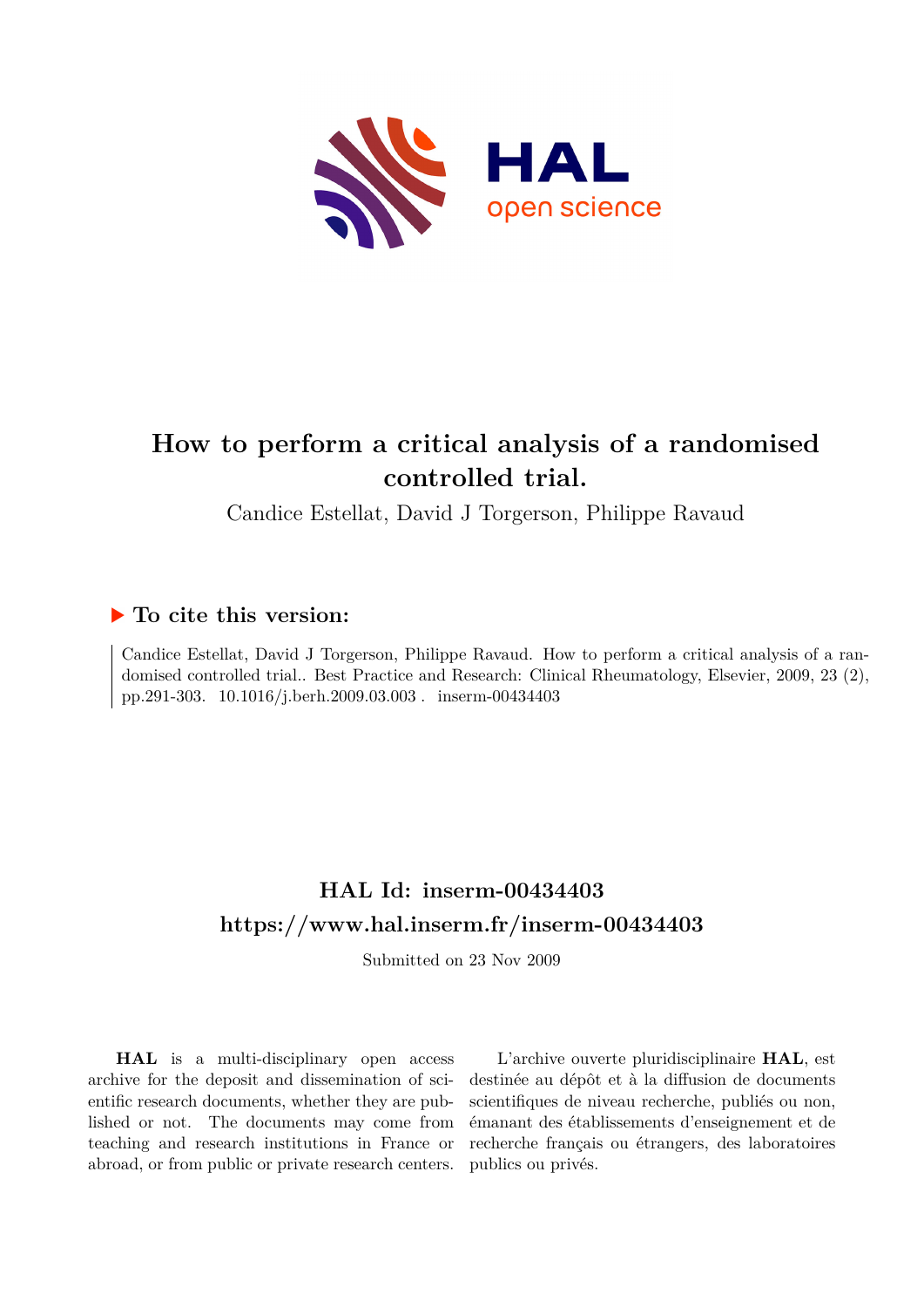<CH>How to perform a critical analysis of a randomized controlled trial

 $\langle \text{AU}\rangle$ Candice Estellat MD,\* David J. Torgerson<sup>1</sup>, PhDPhilippe Ravaud MD, PhD

<ADD>INSERM U738, Paris, France, <sup>1</sup>Dpt of Health Sciences, University of York UK

<CORR>\*Corresponding author. INSERM U738, Department d'Epidémiologie, de Biostatistique et de Recherche Clinique, Groupe Hospitalier Bichat -- Claude Bernard, 46 rue Henri Huchard; 75877 Paris Cedex 18, France

<CORR>Tel.: 33 (0)1 40 25 79 44; fax 33 (0)1 40 25 67 73

<CORR>E-mail address: candice.estellat@bch.aphp.fr

#### <ABS>Abstract

Given the large amount of medical literature of varying methodological quality, care must be taken when translating the results of randomized controlled trials into clinical practice. To assist in this translation process, we provide a method that involves answering three main questions: 'Can I trust the results?' 'How do I understand the results?' and 'To whom do the results apply?' To answer the first question, we describe important items that help in judging the reliability of the findings. For the second question, we address the clinical and statistical significance of results by looking at the size and precision of the effect. Finally, we raise the issue of external validity and reporting adverse effects to determine which patients may best benefit from the new intervention.

<KEY>**Key words**: Bias; Evidence-based medicine;Randomization; Randomized controlled trial; Sample size; Selection bias

Given the large amount of medical literature of varying methodological quality, one must be careful when transposing the results of a randomized controlled trial (RCT) to clinical practice. Here, we give some keys to assess the reliability and understand the results of such trials. Because of the wide-ranging fields of medical literature, we focus on twogroup parallel RCTs designed to demonstrate whether one intervention is better than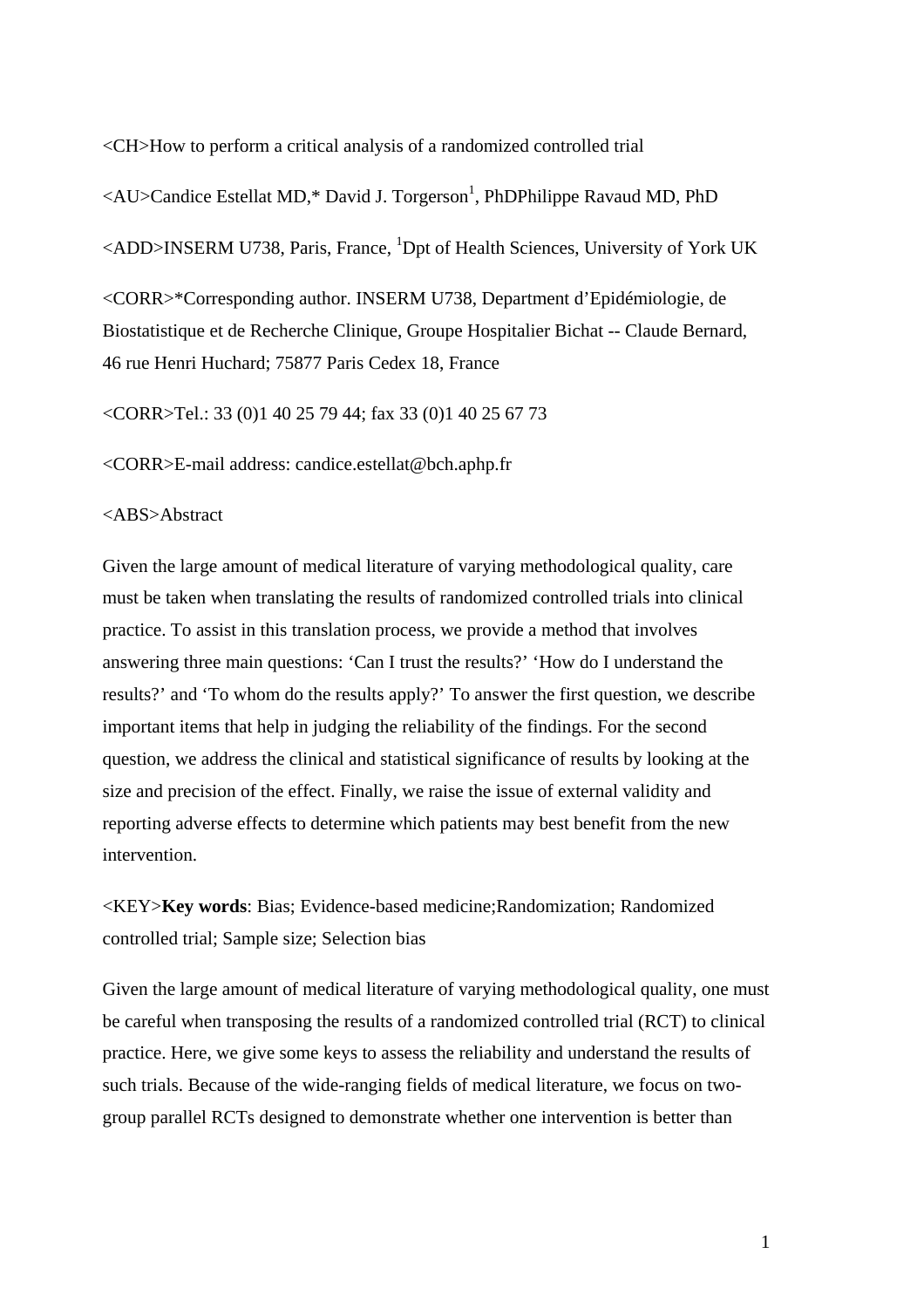another. Methodological issues are universal, but as much as possible we try to give examples in the field of rheumatology.

We base our approach to the critical analysis of results of RCTs for translation to clinical practice on the systematic approach that Guyatt et al. proposed for critical analysis of medical literature.1,2 Our approach is based on three main questions: 'Can I trust the results?', 'How do I understand the results?' and 'To whom do the results apply?'. To help answer the first question, we explain important items that help in judging the reliability and validity of the findings. For the second question, we address the clinical and statistical significance of results by looking at the size and precision of the effect. Finally, we raise the problem of external validity and reporting of adverse effects to determine which patients may best benefit from the new intervention. A minimal set of items that must be reported to allow for critical analysis of results of an RCT are in the CONSORT statement checklist,3 which could be useful for both authors and readers.

#### <A>Can I trust the results?

To evaluate the effect of a treatment, as in many experiments, the best way is to compare two groups -- one undergoing the treatment and one not (control group) -- to see which has the best outcome. However, for this comparison to be valid and to avoid bias, the groups must be similar at baseline, undergo the same care apart from the treatment under study and be assessed in the same way at the end of the study. A bias is anything that erroneously influences the difference between groups. Specific methods developed to overcome sources of bias in clinical trials are summarized in Figure 1, which is adapted from Greenhalgh,4 and detailed below.

# <Figure 1 here>

<B>Were patients randomized and was the randomization concealed?

Randomizing patients between the treatment and control groups increases the probability of obtaining similar patients in the two groups at baseline and thus avoids selection bias. Random allocation is the only way to ensure no systematic differences between intervention groups in known but also unknown factors that might affect the outcome.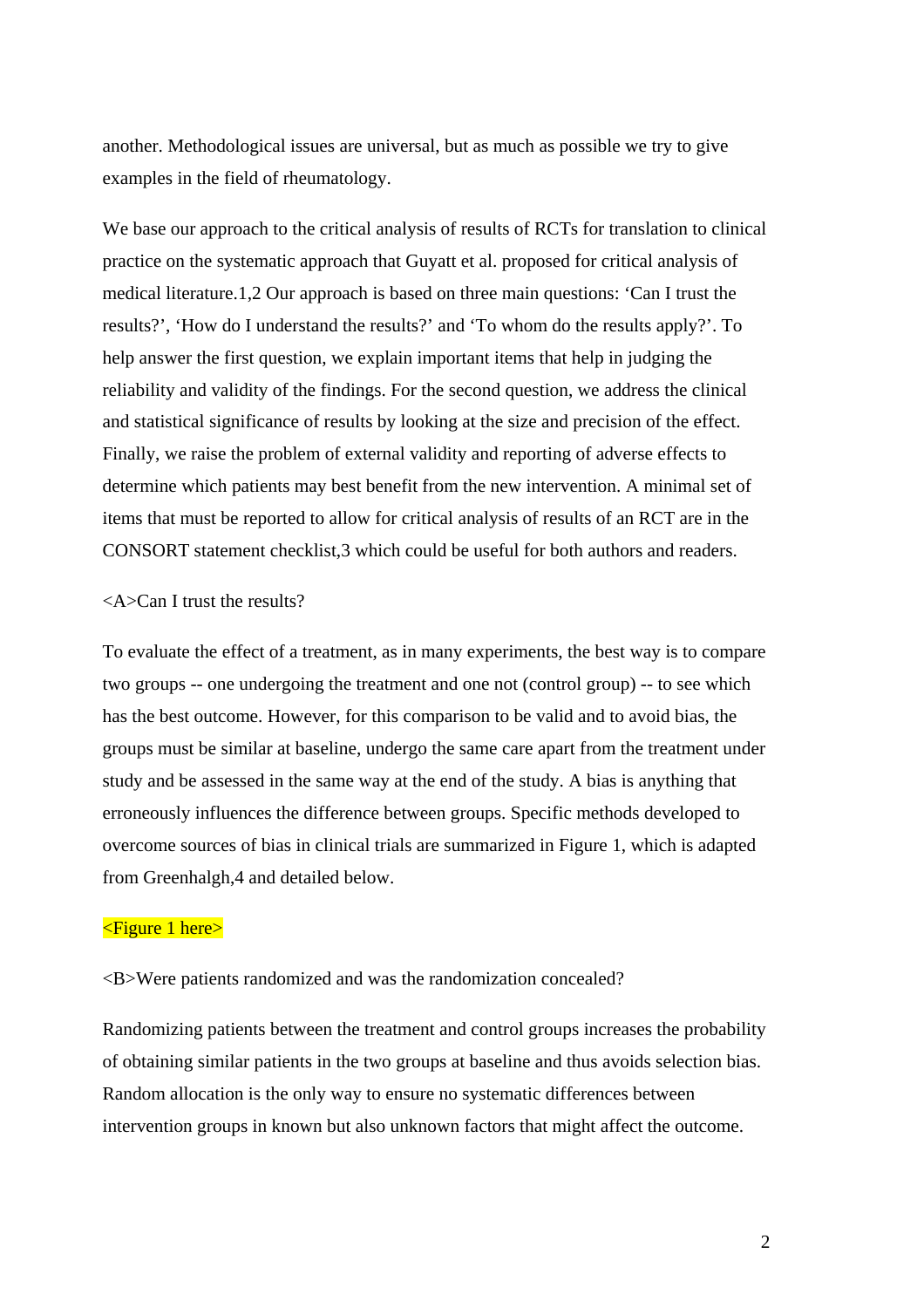Proper randomization rests on two equally important elements: generation of the sequence and its implementation.

Adequate generation of the sequence usually involves a random-number table or a computerized random-number generator. Deterministic allocation methods (sometimes called 'quasi-random' methods), such as alternation, date of birth or first letter of name, are not considered adequate because of their predictability, which allows for the scheduling of participants, and the possible correlation between the item used (e.g. month of birth, first letter of name) and the outcome.

When implementing the sequence of randomization, if the allocation is not concealed before the patient is assigned to a group, all benefits of randomization are lost. Unconcealed randomization can lead to clinicians scheduling patients so that patients with particular characteristics receive a certain allocation, thereby biasing the allocation. Kunz et al. reviewed all available evidence of the effect of lack of concealment of allocation and concluded that studies with inadequate allocation concealment resulted in 35--40% larger estimates of treatment effect.5

In the case of indistinguishable treatment and placebo (e.g. same appearance, same schedule of administration, same taste), the care provider and the patient are blinded and the allocation concealment is self-evident: pre-numbered drugs are administered serially by the care provider. In other cases, some approaches that assure adequate concealment schemes are as follows:

<BLF>Centralized randomization (e.g. after patient consent is obtained, the investigator calls a 24-hour free-phone service to obtain the allocation group) or pharmacy-controlled randomization.

<BL>Pre-numbered or coded identical, sealed containers administered serially to participants.

<BL>On-site computer system combined with group assignments in a locked unreadable computer file that can be assessed only after entering the characteristics of an enrolled subject.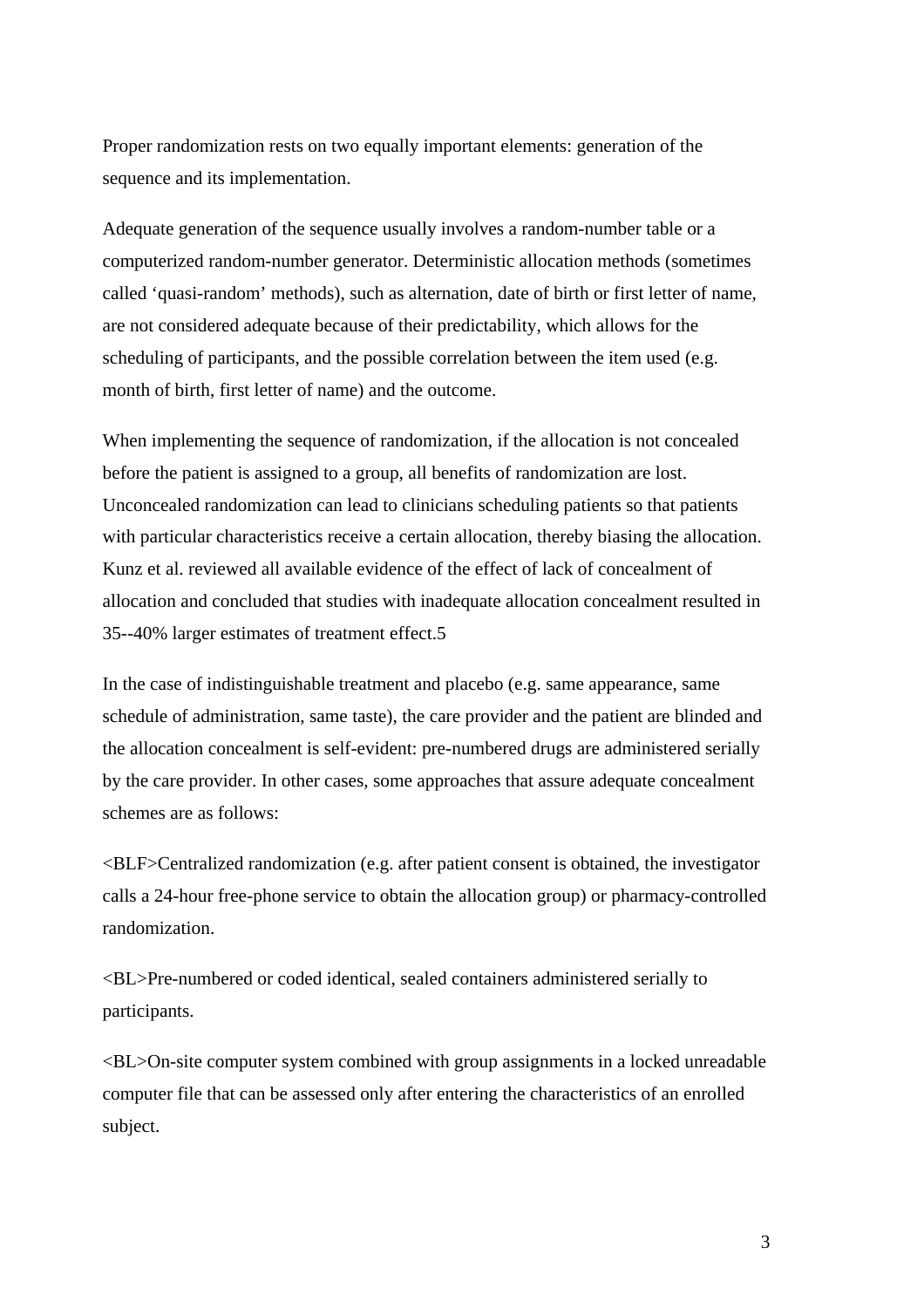<BLL>Sequentially numbered, opaque, sealed envelopes: however, this method has to be monitored diligently to ensure that investigators do not open several envelopes beforehand and then allocate patients to the desired treatment.

Proper randomization increases the probability of obtaining similar groups at baseline and thus prevents selection bias. However, some differences in baseline characteristics between groups may appear because of chance. Important demographic and clinical characteristics for each study group should be described so that readers can assess how comparable the groups were at baseline for the known prognostic factors. The magnitude and direction of the differences are more important than results of significance statistical tests in detecting potential subversion of the randomization. Several large differences all favouring one group would heighten suspicion about the results of the trial.

<B>Were patients, care providers and outcome assessors blinded?

Blinding refers to keeping key people, such as patients, health-care providers (i.e. those administering the treatment), and outcome assessors (i.e. those assessing the main outcome), unaware of the treatment administered.

Although the term 'double blind' implies that neither the care provider nor the patient knows which treatment was received, it is ambiguous in terms of the blinding of other people, including those assessing patient outcomes.6 Authors should state and readers should carefully assess who was blinded (patients, care providers, outcome assessors, or monitors).

Blinding of patients and health-care providers prevents performance bias. This bias can occur if additional therapeutic interventions (i.e. co-interventions) are provided preferentially in one of the comparison groups. Blinding guarantees the same follow-up, the same attention to the patient, and the same 'placebo effect' in the two groups.

Blinding of outcome assessors minimizes the risk of detection bias. This type of bias occurs if patient assignment influences the process of outcome assessment, and it thus depends on both the blinding status of the assessor and the nature of the outcome. Blinding of outcome assessors is particularly important for subjective outcomes (e.g.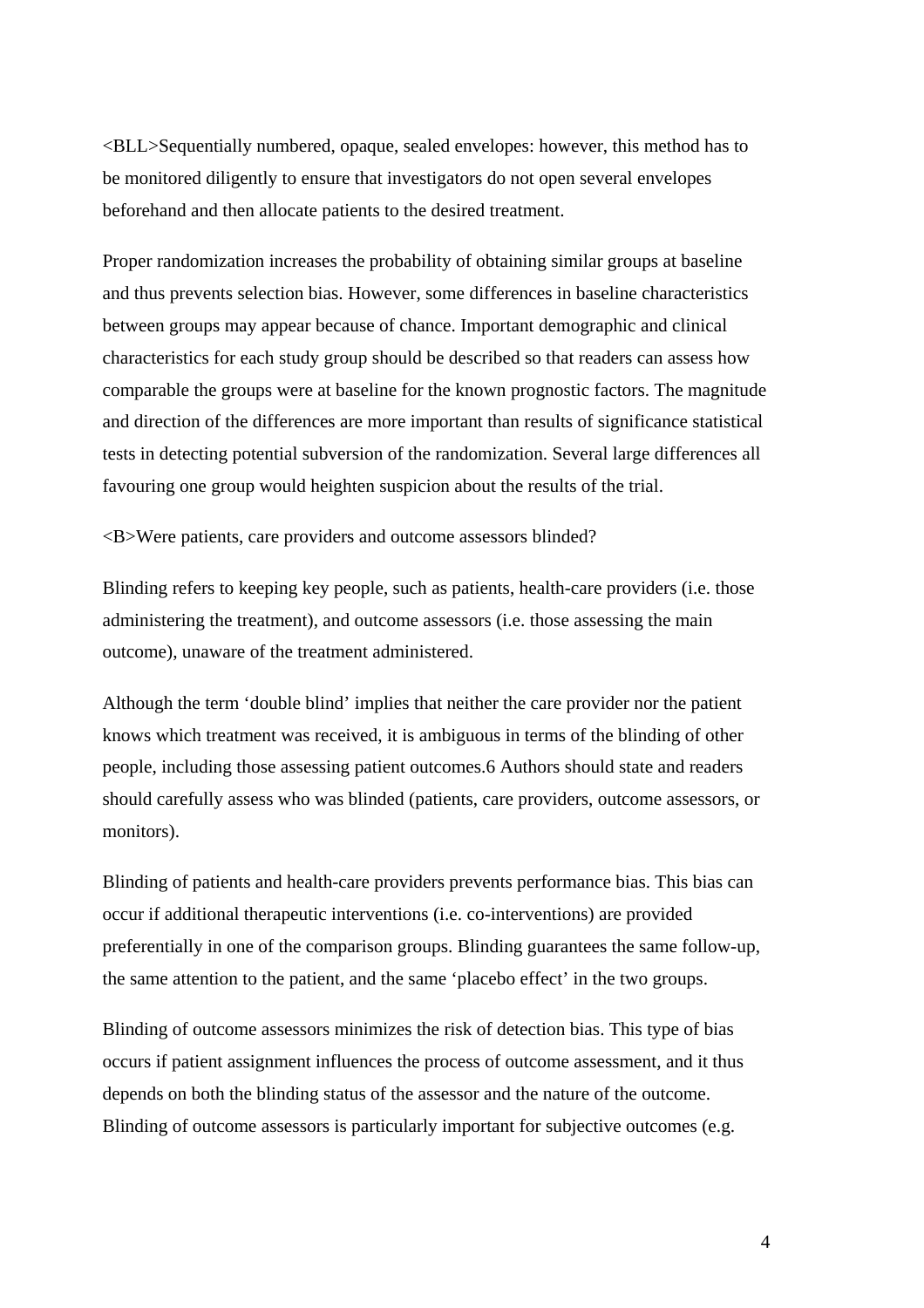number of inflammatory joints), which entail increased opportunity for bias in measurement.7 Objective (hard) outcomes leave less opportunity, if any, for detection bias. Knowledge of the intervention would not greatly affect measurement of a hard outcome such as death,8 although it might influence subjective assessment such as death from cardiovascular causes. For patient-reported outcomes (PRO) such as pain, blinding of the outcome assessor implies blinding of the patient. When the two treatments under study are indistinguishable (e.g. same characteristics, same schedule of administration, same dosage), the blinding of patients, care providers and outcome assessors is easy to achieve. If treatments differ, a 'double-dummy' procedure may be useful but is not always feasible. In a double-dummy procedure, the patients of group A receive drug A and a placebo of drug B and patients of group B receive drug B and a placebo of drug A.

In other situations, clinicians and patients cannot be blinded (e.g. surgery, regimen, rehabilitation, or psychotherapy) or blinding seems feasible but cannot be effective (for specificity of adverse effects, such as bradycardia with beta-blockers). In these situations, methods to blind outcome assessors are particularly useful to avoid detection bias.9 These methods rely mainly on a centralized assessment of the main outcome, which is easy to implement for clinical investigations (e.g. laboratory tests or radiography) or clinical events (blinded adjudication committee) but requires more inventive solutions for physician-driven data (such as videotaping, audiotaping or photography of clinical examination).9,10

<B>Was follow-up complete and were patients analysed in the groups to which they were randomized?

If a rigorous trial has been undertaken to avoid all the biases that can affect the results of the study, an incorrect analytical approach can also introduce bias. In a randomized superiority trial, the most robust analytical method that prevents attrition (exclusion) bias is the intention-to-treat analysis (ITT).11 An ITT analysis means that all patients are analysed in the group to which they were initially randomized, even if they 'cross over' to the other intervention arm, they discontinue the intervention, or they are lost to followup. This analysis is of particular importance because participants who do not comply with the allocated treatment usually do not have the same prognostic factors as those who

5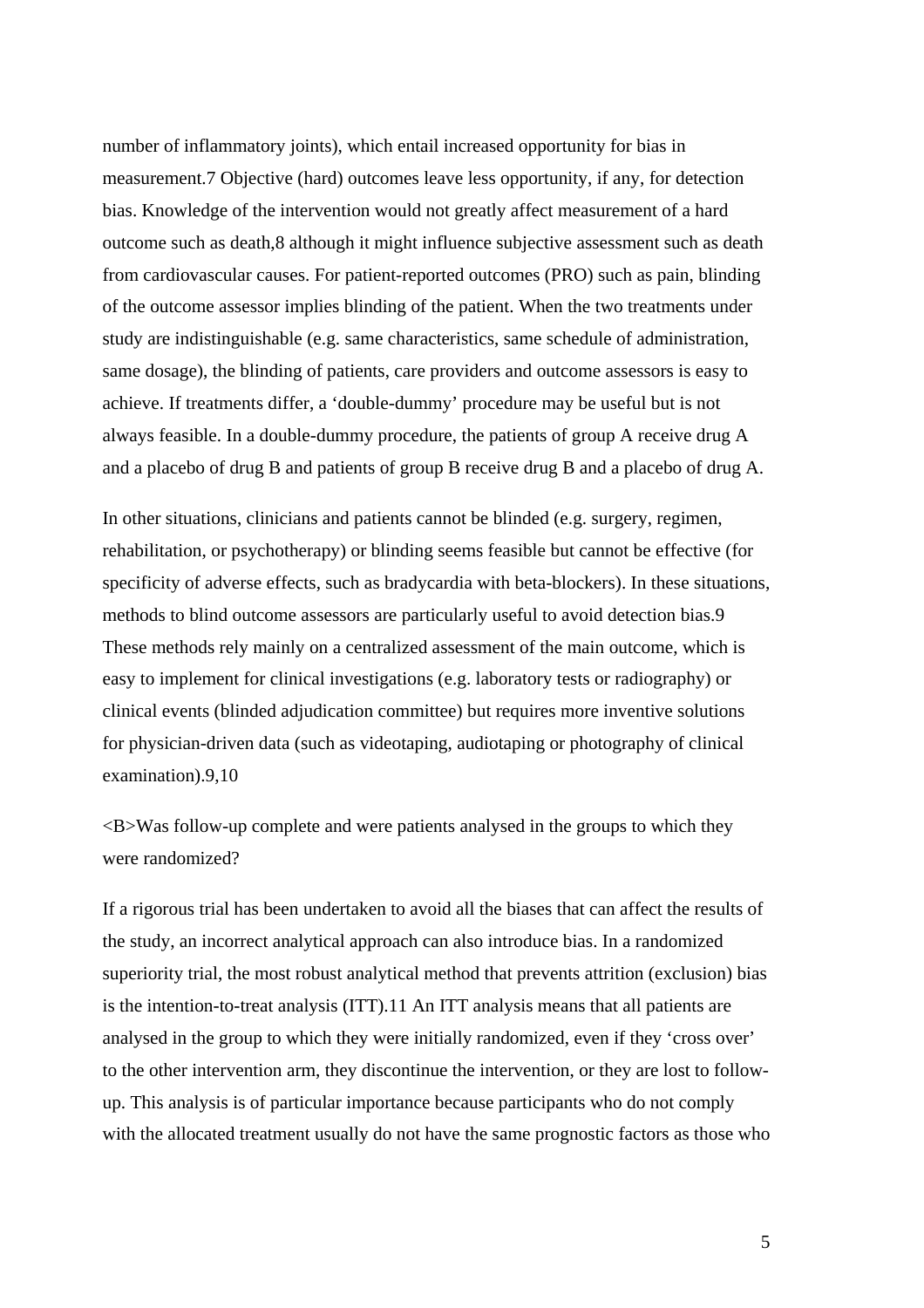comply. For per-protocol or on-treatment analysis, the analysis is restricted to participants who fulfil the protocol in terms of eligibility, interventions (treatment received) and outcome assessment. In a treatment-received analysis, patients are analysed according to the treatment they actually received, regardless of the treatment they were originally allocated to receive. Only an ITT analysis ensures that the balance in prognostic factors arising from the randomization is maintained.12 An ITT analysis answers the question 'Which choice of treatment is better for the patient?' and not 'Which treatment received is better for the patient?'. Only the former question can be answered without bias and, moreover, is the most pragmatic in choosing a treatment. Thus, ITT analysis should be the analysis of choice.

Many authors claim they performed an ITT analysis when in fact they have not: patients are excluded from the analysis if they never received any treatment, they were randomized but ineligible for the study, or they were lost to follow-up or the outcome was not assessed (e.g. arthroscopy not realized). One must check the ITT assumption by looking at the flow chart of the progress of patients through the phases of the trial and comparing the number of patients randomized to the number analysed (Figure 2). For example, in a study comparing three kinds of mattress, patients with low back pain who were randomized but who never used their mattress were not included in analysis. The conclusion was in favour of the water-bed but the risk of attrition bias is high because the rate of dropout was four times as much higher in the water-bed arm than in the two others arms.13

# <Figure 2 here>

The only acceptable exclusions from an analysis are, in a strictly double-blinded study, patients who did not receive any treatment; this is usually called modified or quasi ITT analysis. Because patients do not know the treatment they will receive, their exclusion is unlikely to be due to disillusion in the allocation. If the attrition rate is low and is equally distributed between the study arms, the analysis is unlikely to be too biased.

Performing an ITT analysis usually implies choosing a method to handle missing data. Because missing data may occur for various reasons, including adverse events related to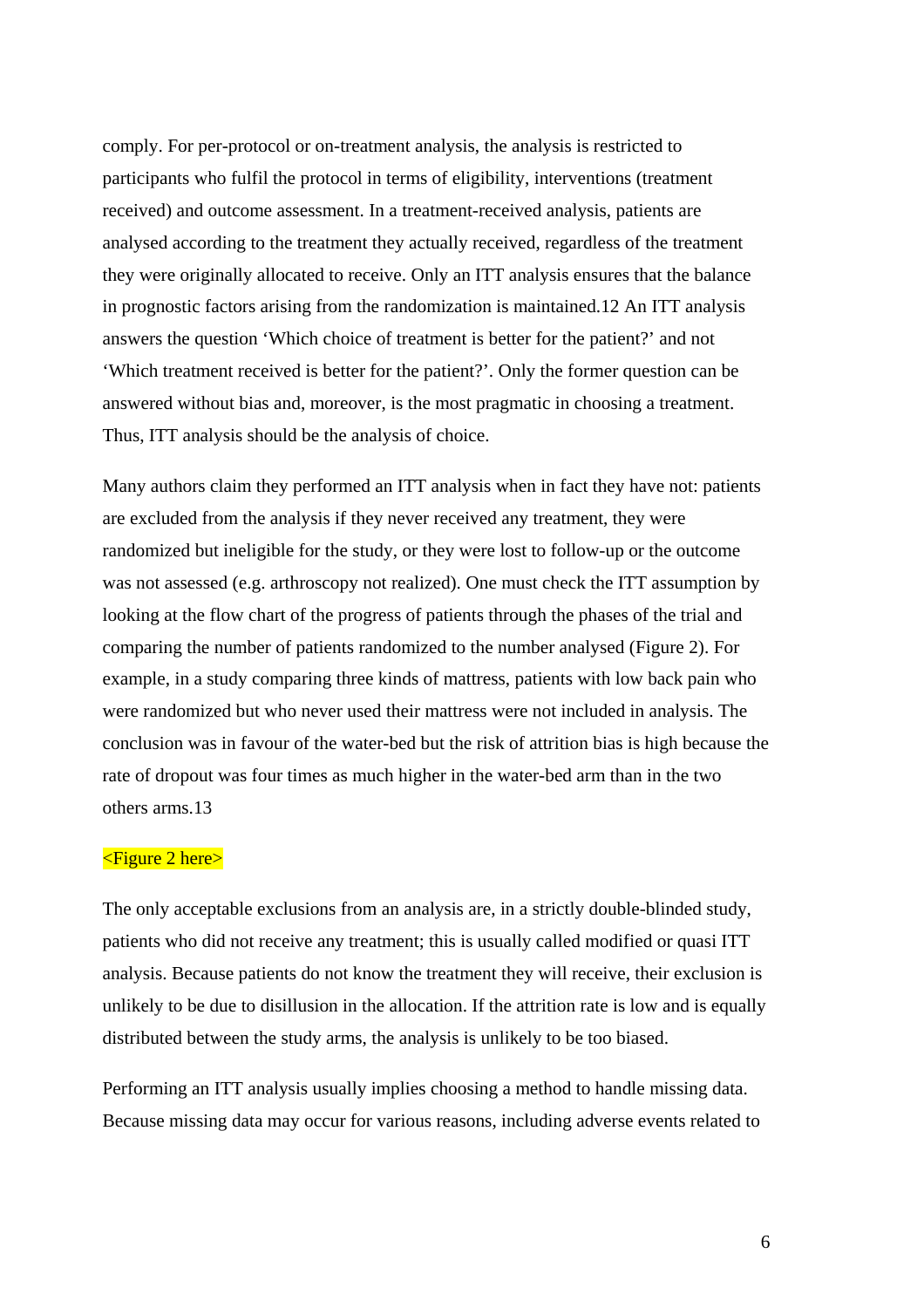the treatment, the method used for data imputation must be conservative, that is, not favour the treatment group.14

Some studies also report in addition efficacy data for patients willing to continue experimental treatment in follow-up extension studies. These results must be interpreted with caution because they are of course not analysed under the ITT principle.

If a large proportion of patients cross over to the opposite treatment arm or are lost to follow-up, the interpretation of study results is difficult, and neither an ITT nor a perprotocol analysis would provide reliable information. An extreme example is the Spine Patient Outcomes Research Trial (SPORT) trial, which compares standard open diskectomy and non-operative treatment for patients with lumbar intervertebral disk herniation; only 60% of patients assigned to surgery received surgery, whereas 45% of those assigned to non-operative treatment received surgery.15 Whatever the analysis performed, none will be informative.

# <B>Was the outcome appropriate?

A crucial issue in assessing the results of trials is the actual measure of whether the treatment works. The outcome chosen to conclude the effectiveness of the treatment could be a clinical event (death, fracture), a therapeutic decision (length of stay, transfusion, surgery), a patient-reported outcome (pain) or a result of a complementary test (biological or morphological). Most outcomes can be measured as dichotomous variables (e.g. event/no event), as continuous variables (e.g. blood pressure, glycaemia, Western Ontario and MacMaster Universities Osteoarthritis Index score) or as time to the onset of an event (survival time data). Whatever the nature, a good outcome must have the following qualities:

# <BLF>clinical relevance

<BL> good reliability and reproducibility

#### <BL>uniqueness

<BLL>availability for all patients to avoid attrition bias.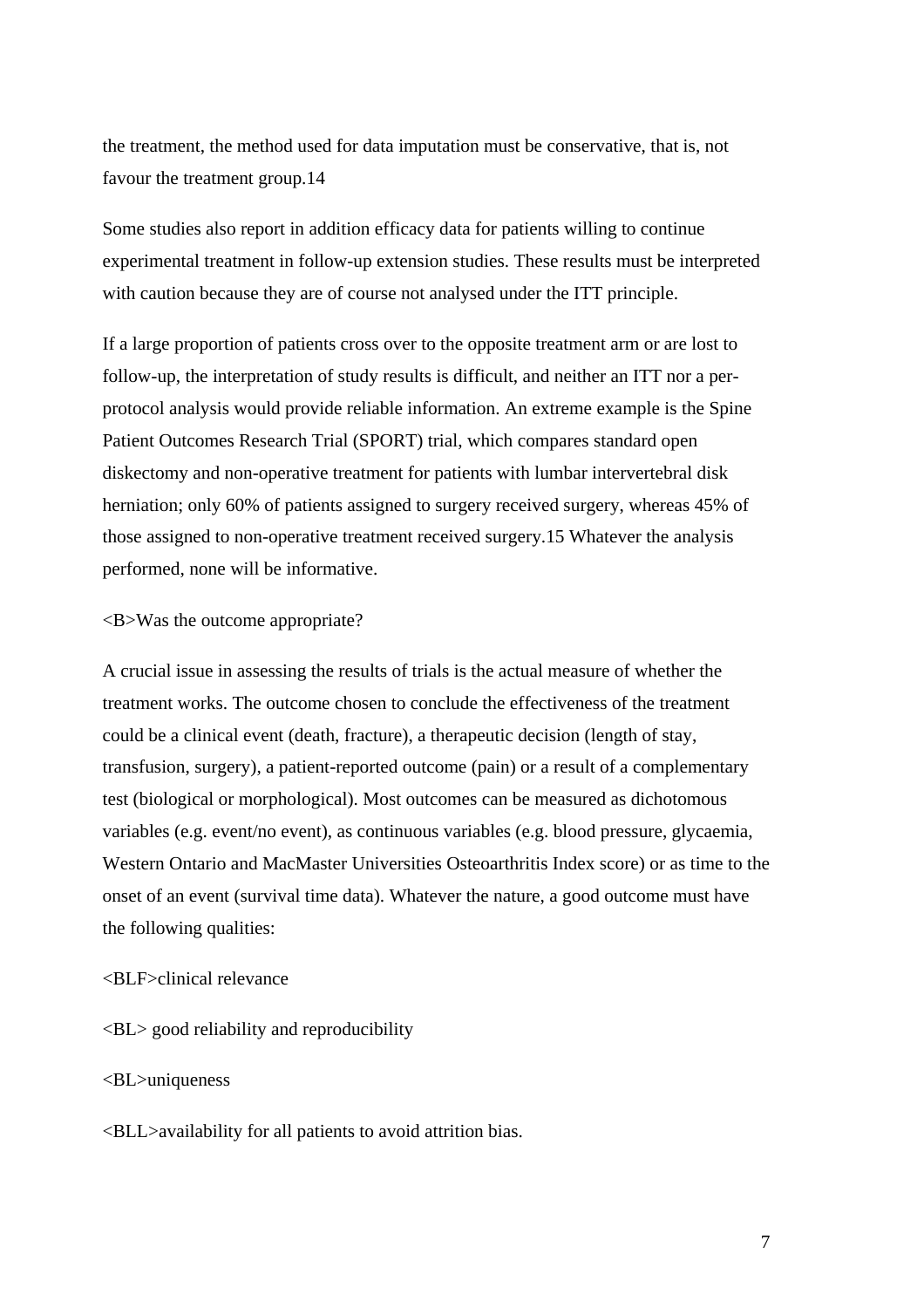In addition, readers should be sceptical of studies involving unconventional outcomes not recognized in other studies.

<B>Clinical relevance and surrogate outcomes

To decide whether to apply the study results in clinical practice, one needs evidence that the treatment studied in an RCT improves outcomes that are important to patients. An elevated blood pressure outcome is of minor consequence to the patient, whereas a stroke is of major importance.

Good outcomes that are clinically relevant for the patient are death, length of hospital stay, myocardial infarction, fractures, and quality of life. The length of follow-up has to be consistent with disease evolution. For example, a follow-up of only 1 month is meaningless for a chronic disease. Kyriakidi et al. showed that only 11% of RCTs of systemic sclerosis had a follow-up of more than 1 year. 16

However, these outcomes are usually substituted by 'surrogate' outcomes, usually biological or imaging markers, which are easier to measure and believed to be indirect measures of the clinically relevant outcome. For example, change in bone mineral density is often used as a surrogate outcome to measure the effectiveness of treatments for the prevention of osteoporotic fractures.

As well as being of questionable clinical relevance, surrogate outcomes are often misleading.17 The effectiveness of the use of sodium fluoride is a good example of a misleading conclusion: the treatment substantially increases bone mineral density but does not prevent fractures.18

Surrogate outcomes are widely used because observing a difference in a surrogate measure requires a much smaller sample size and shorter follow-up than a clinical outcome. Trials designed to observe changes in bone mineral density require only a few hundred participants, whereas those designed to observe a fracture endpoint require many thousands of participants. However, surrogate outcomes are useful in helping guide research at its earliest stages.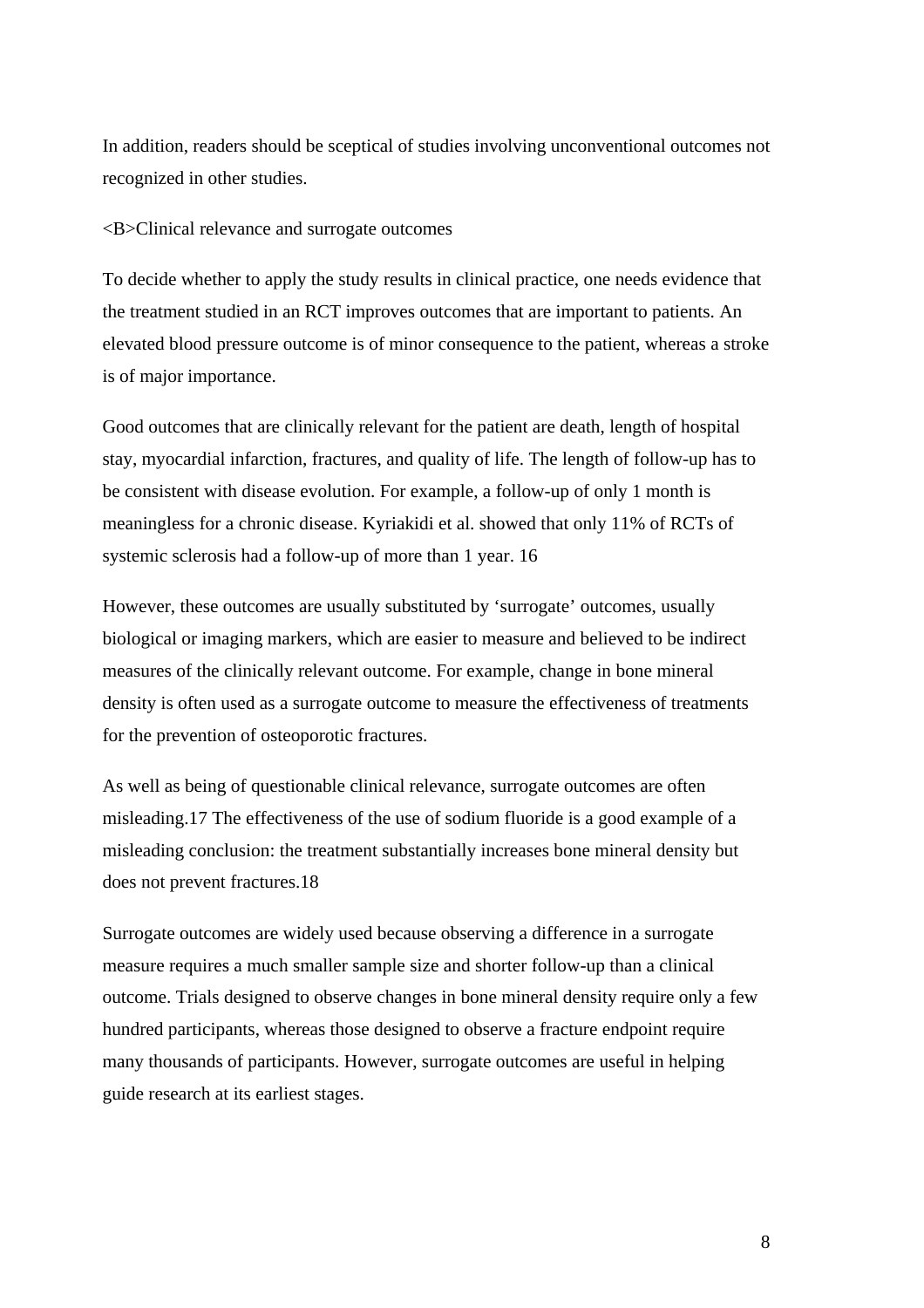#### <B>Reliability and reproducibility

A good outcome must be relevant for the patient but also easy to assess. Reliability of a study is affected by the reproducibility of the outcome used. For example, assessment of joint-space narrowing is more reliable if performed by two trained, independent observers and if technical acquisition of radiography is standardized. A measure of reproducibility, corrected for agreement by chance, such as the kappa coefficient, helps in assessing the quality of the measure: a value > 0.6 implies good agreement and a value > 0.8 very good agreement. Where available and appropriate, previously developed and validated scales or outcomes should be used, both to enhance quality of measurement and to assist in comparison with similar studies. Authors should indicate the origin and properties of scales.

# <B>Unique primary outcome

A single primary outcome must be defined *a priori*. The study must be designed and the sample size calculated to demonstrate whether the treatment has an effect or not on this primary outcome. The rationale for this procedure is to avoid a multiplicity of statistical tests that can lead to erroneous conclusions because of the risk of hazard. Multiple analyses of the same data incur considerable risk of false-positive findings.

The alpha level is the chance taken by researchers to make a type I error: incorrectly declaring a difference to be true because of only chance producing the observed state of events. Customarily, the alpha level is set at 0.05, that is, in no more than one in 20 statistical tests will the test show some effect when in fact no effect exists. If more than one statistical test is used, the chance increases of finding at least one test result in the whole experiment that is statistically significant due to only chance and to incorrectly declare a difference or relationship to be true. In five tests, this chance is 22%; in ten, the chance increases to 40%.

For the same reason, when outcomes are assessed at several time points after randomization, the time point of primary interest must also be defined *a priori*. Many trials recruit participants over a long period. If an intervention is working particularly well or badly, the study may need to be ended early for ethical reasons. Interim analysis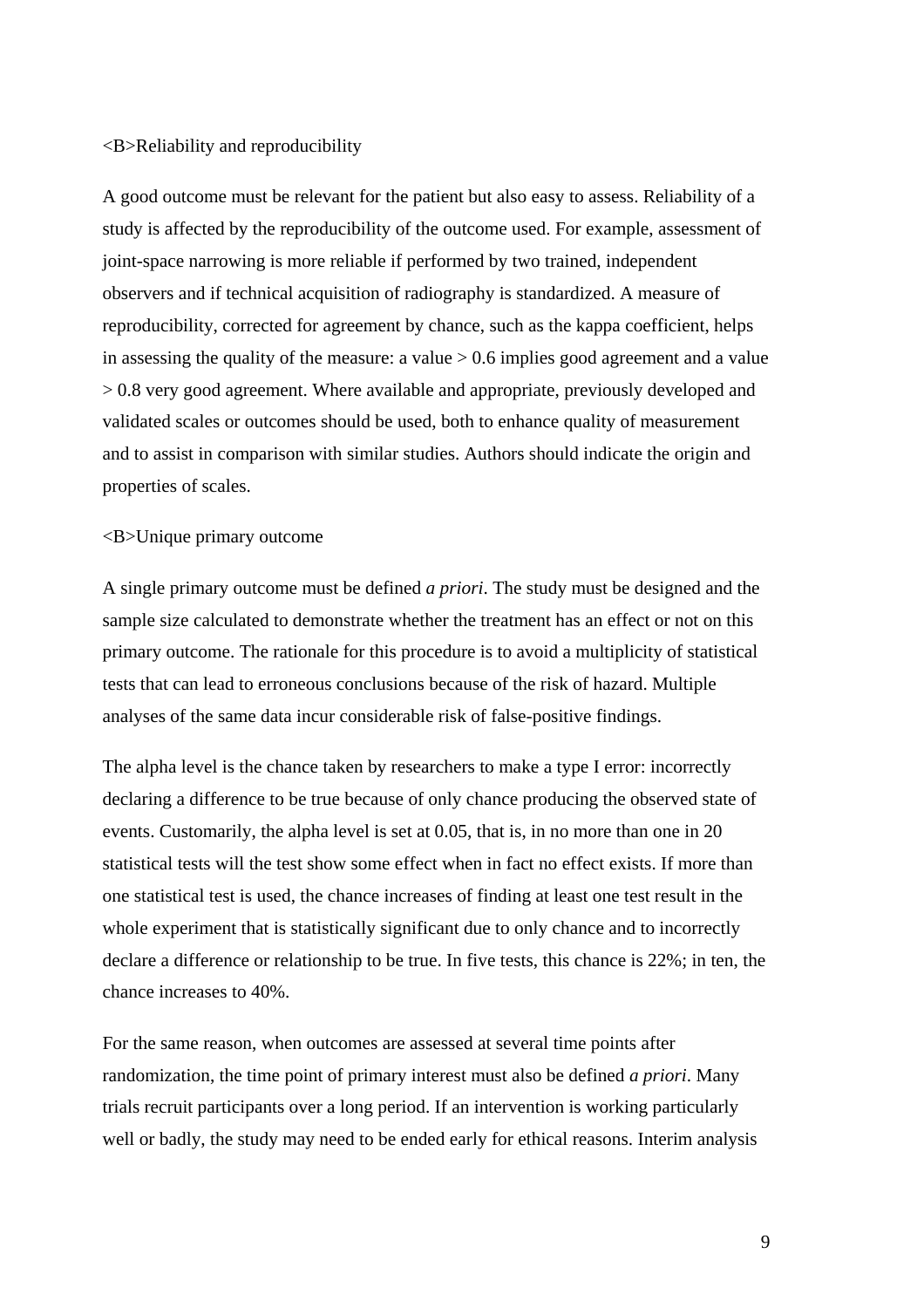could be performed. To not bias the overall study results, the interim analysis must be planned in advance, statistical methods adapted and results of analysis interpreted by an independent committee who may decide or not to stop the study.

Despite these recommendations, in 2004, Chan et al. found that more than 60% of trials had at least one primary outcome that was changed, introduced or omitted between when the protocol was approved by a scientific-ethics committee and the publication of the results. 19 Protocols, with pre-planned primary outcomes, are now publicly available on clinical research registries (e.g. www.clinicaltrials.gov, www.controlledtrials.com/isrctn) to enable the identification of outcome reporting bias.

Other outcomes of interest are secondary outcomes. All secondary outcomes must also be pre-specified and reported, not just those showing a statistically significant difference between groups. Important outcomes must be considered, but a single study must not have too many outcomes.

#### <B>Were results obtained from subgroup analysis?

Multiple analyses of the same data incur considerable risk of false-positive findings. As previously discussed, this risk should lead to a limitation of the number of outcomes and the number of occasions when they are assessed. The same risk is involved in multiple analyses of the same outcome in different subgroups of patients. Because of the high risk of spurious findings, subgroup analyses do not have good credibility. When considering results of a subgroup analysis, the following must be remembered:20

<BLF>Subgroup analysis should be pre-planned and should be limited to a small number of clinically important questions.

<BL>If important subgroup-treatment-effect interactions are anticipated, trials should ideally be powered to detect such interactions reliably.

<BL>Significance of the effect of treatment in individual subgroups should not be reported; rates of false-negative and false-positive results are extremely high. The only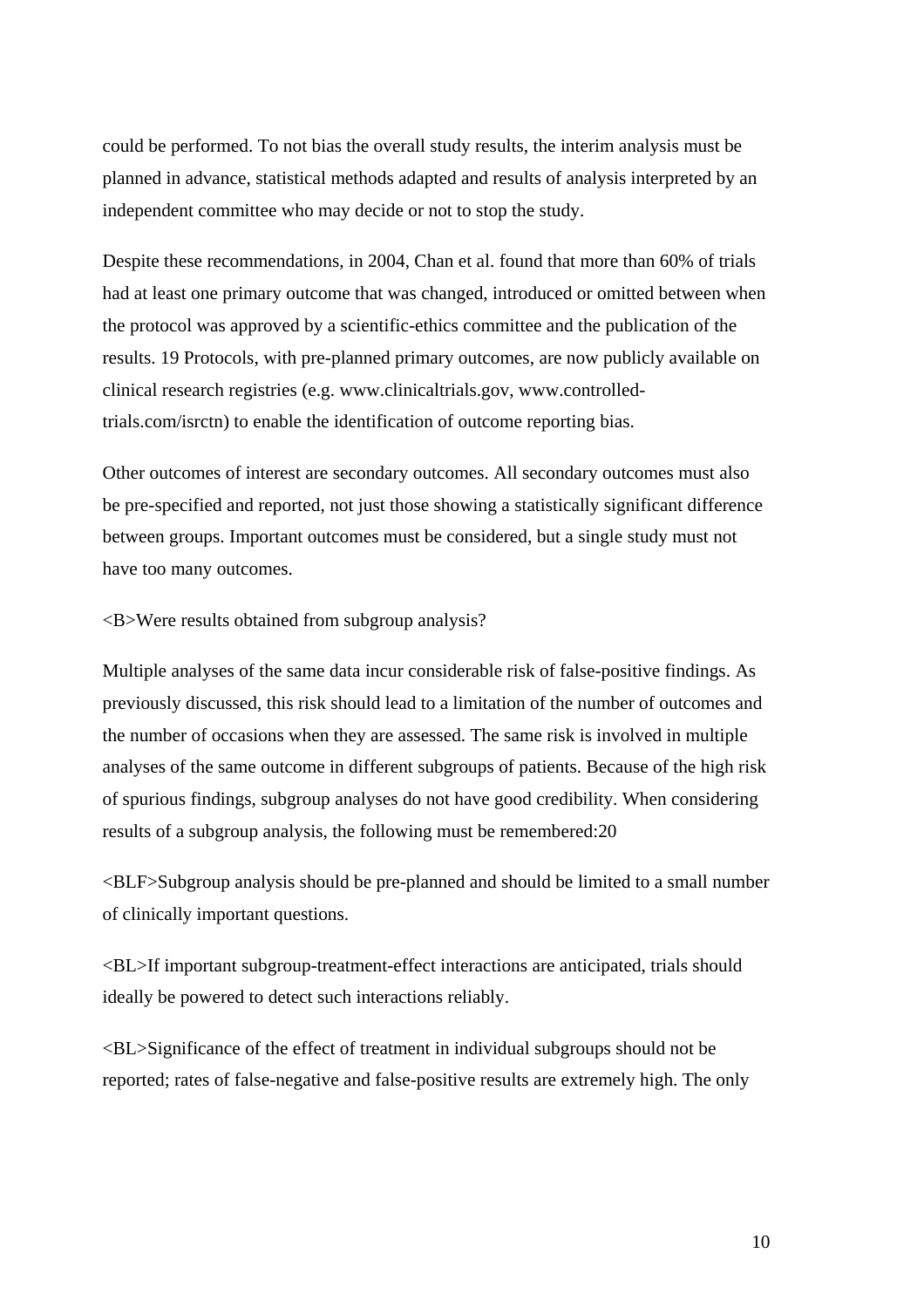reliable statistical approach is to test for a subgroup-treatment effect interaction, but few trials are sufficiently powered to detect this.

<BL>All subgroup analyses that were done should be reported.

<BLL>The best test of validity of subgroup-treatment effect interactions is their reproducibility in other trials.

<A>How do I understand the results?

First, for each outcome, study results should report a summary of the outcome for each group (e.g. the proportion of participants with the event, or the mean and standard deviation [SD] of measurements).2 Then, to appreciate the treatment effect, two additional data must be reported:

 $\langle NL \rangle$ 1. The contrast between the two groups, known as the estimation of treatment effect.

 $\langle NL \rangle$  The precision of this estimation, the statistical significance of the treatment effect [confidence interval (CI) and/or P value].

<B>Estimation of treatment effect

For a dichotomous outcome, the estimation of treatment effect could be the risk ratio [relative risk (RR)], or risk difference [absolute risk reduction (ARR)]; for survival-time data, the measure could be the hazard ratio or difference in mean survival time; for continuous data, the estimation is usually the difference in means. The *P* value is useless for assessing the size of treatment effect.

# <B>Dichotomous outcome

Consider, for example, a study in which 20% of patients of a control group died, but only 15% of patients receiving a new treatment died. The most common way to express the impact of treatment would be the RR: the risk of events for patients receiving the new treatment relative to the risk for patients in the control group: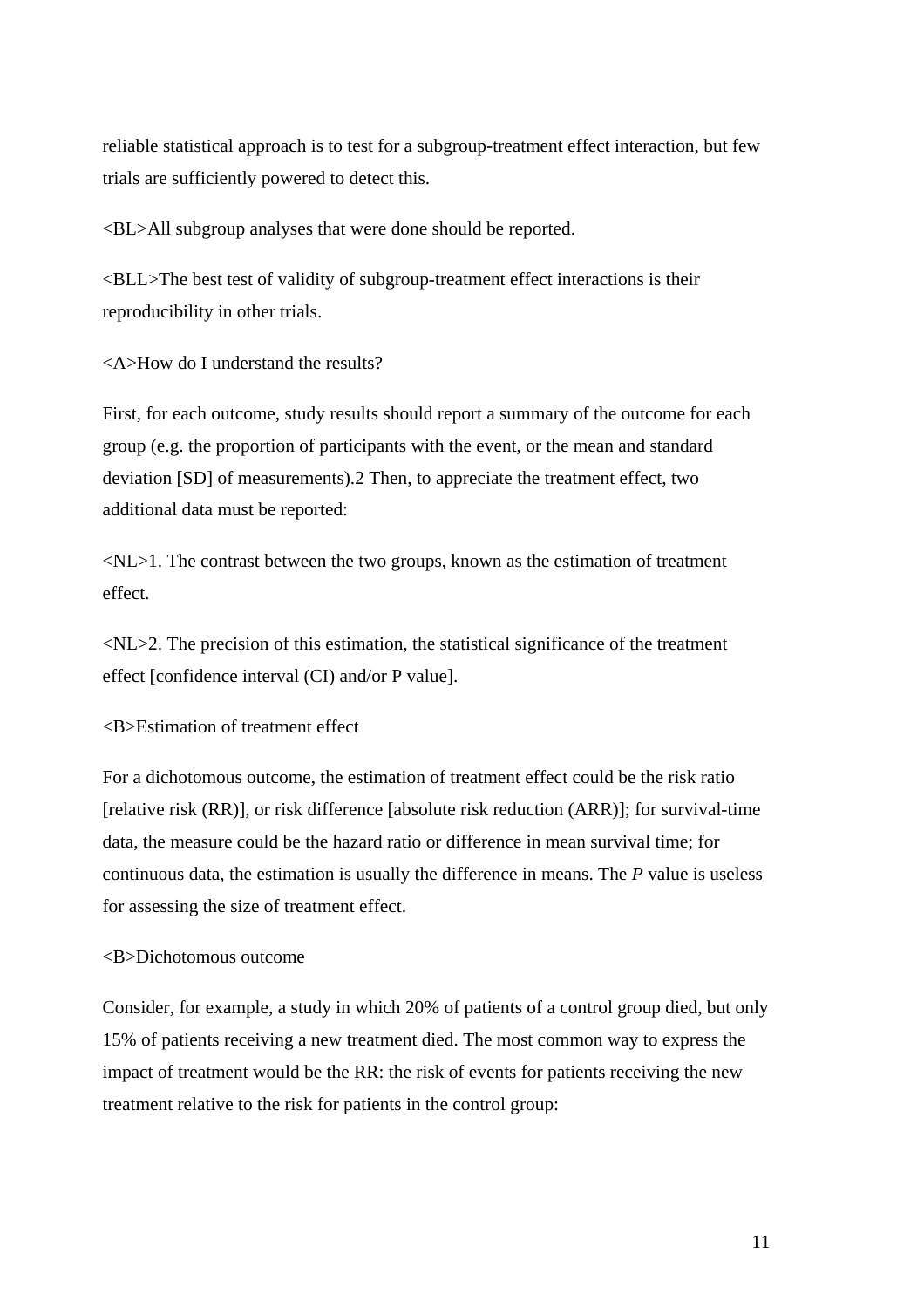#### $\langle EQN \rangle RR = 0.15/0.20 = 0.75 (= 75%)$

An RR of 0.75 means that the new treatment reduced the risk of death in the treated group by 25% (=1 – 0.75) as compared with that in the control group. The closer the RR is to 1, the less effective the therapy. In survival analysis, RR is usually computed over a period of time and called a hazard ratio. In some statistical computations, particularly covariate adjustment, the odds ratio (OR) is computed instead of the RR. The OR is the ratio of events to non-events in the intervention group over the ratio of events to nonevents in the control group. An OR can reasonably be interpreted as a RR as long as the outcome event is rare.

For some treatments and conditions, the benefit of a specific treatment, as measured by the RR, remains approximately constant over patient populations at varying baseline risk.20 As a single estimate of treatment effect can be provided for a broad class of patients, RR appears attractive. However, it is often clinically important to consider the baseline (control) risk of an event before recommending treatment because, for a given RR, the expected absolute benefit of treatment could vary considerably as the baseline risk changes. For example, an estimated RR of 50% might be important for patients at moderate to high risk of a particular adverse event. However, for patients with a low probability of an event, the risk reduction might not be sufficient to warrant the toxic effects and cost of treatment.21

Thus, the absolute risk reduction (ARR) could be considered a better measure of treatment effect because it reflects the expected absolute benefit, taking into account the baseline risk of the patient. The ARR is the difference between the proportion of control patients who die and the proportion of treatment patients who die. In our example, the ARR is as follows:

 $\angle EON > ARR = 0.20 - 0.15 = 0.05 = 5\%$ 

For the ARR to be meaningful for clinical practice, its reciprocal, the number needed to treat (NNT) is usually used.22 The NNT is the number of patients who would need to be treated with the new treatment rather than the standard treatment for one additional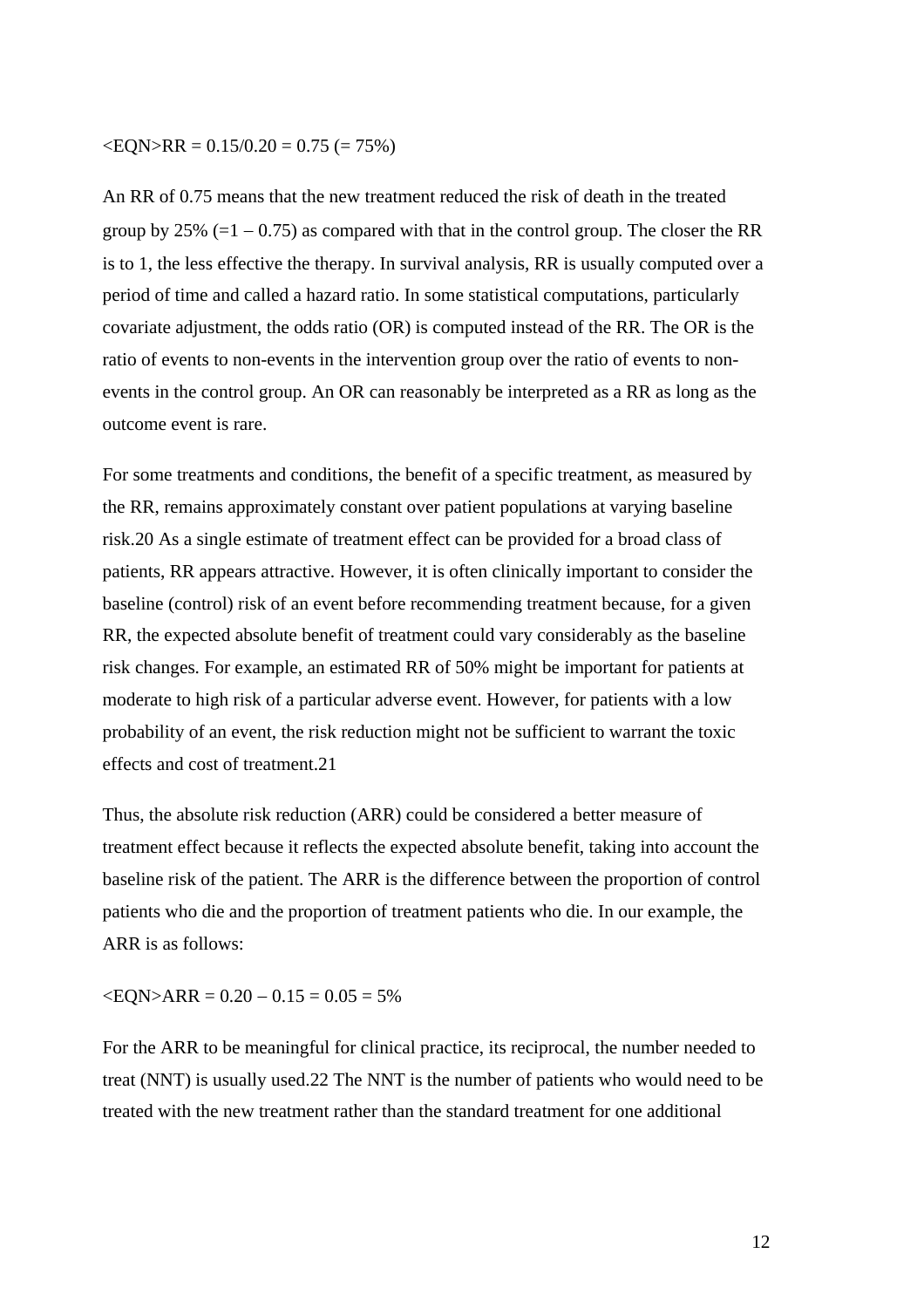patient to benefit.23 The NNT can be obtained for any trial with a dichotomous outcome.The NNT is simply the reciprocal of the ARR:

# $<$ EQN>NNT =  $1/ARR$

In our example, the NNT would be  $1/0.05 = 20$ . To prevent one additional death, 20 patients would need the treatment.

A large treatment effect, in the absolute scale, leads to a small number needed to treat. A treatment that leads to one saved life for every 10 patients treated is clearly better than a competing treatment that saves one life for every 50 treated. A correctly specified NNT must always give the comparator, the therapeutic outcome, the duration of treatment necessary to achieve that outcome, the 95% CI and the baseline risk of event without treatment.

#### <B>Continuous outcome

For continuous outcomes, the measure of treatment effect is the difference in means between the treatment and control group. The SD reflects the dispersion of values around the mean.

Results for continuous outcomes are usually difficult for clinicians to use in clinical practice because of problems in assessing the clinical importance of such outcomes or in comparing benefits and risks across various therapeutic options. Dividing the difference in means by the SD allows for easier comparison of effects across studies. This ratio is called the effect size (ES). For example if the mean score  $\pm$  SD on a 0--100-mm visual analogue scale is  $6 \pm 2.5$  mm in the treatment group and  $5.3 \pm 2.1$  mm in the control group, the ES is as follows:

 $\langle EQN \rangle ES = (Mean_{treatment} - Mean_{control}) / SD_{pooled} = (6 - 5.3)/2.3 = 0.3$ 

Opinions vary on how to interpret effect size, but approximately 0.2 is an indication of a small effect, 0.5 a medium effect and 0.8 a large effect size.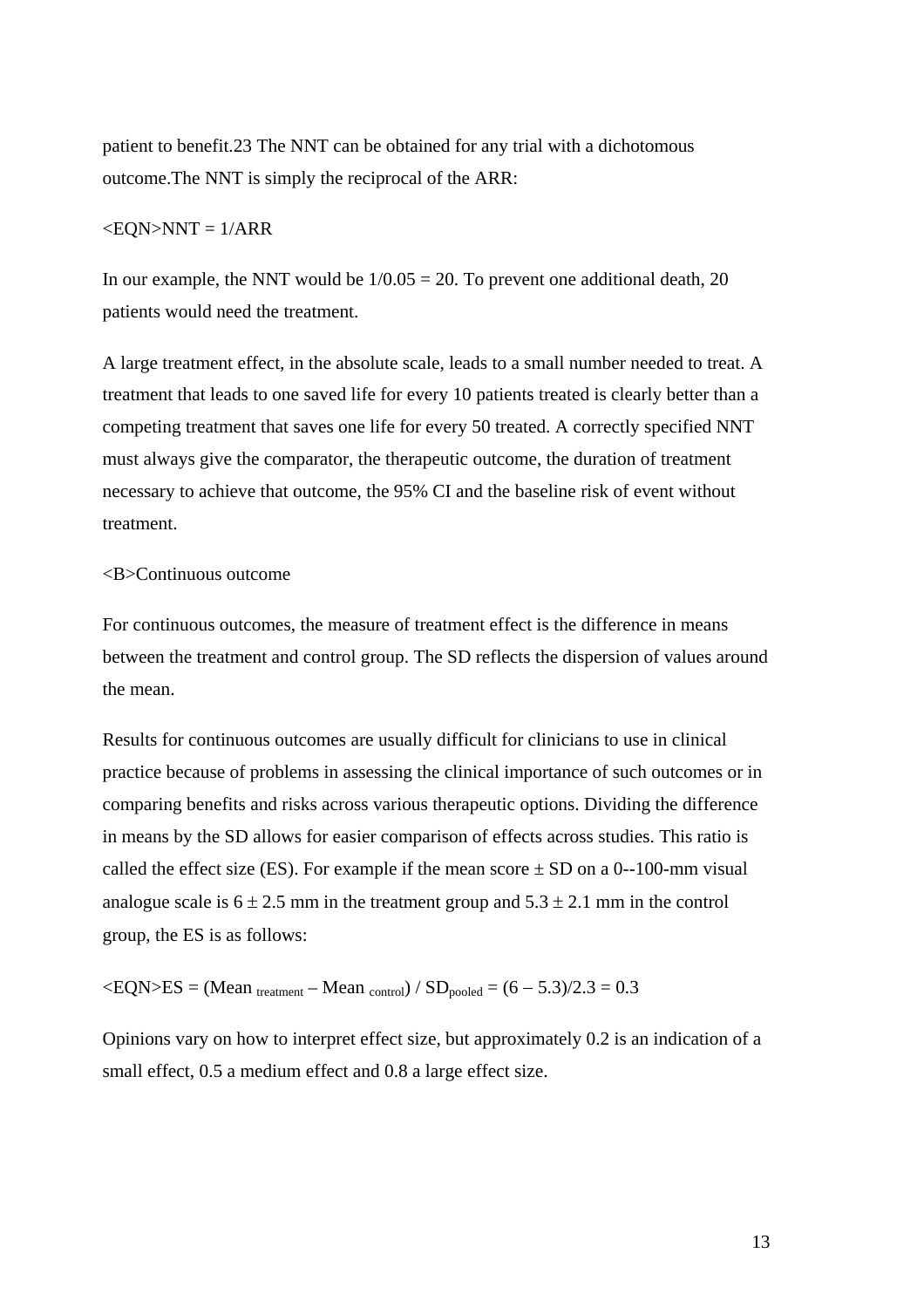Translating a continuous measure (e.g. health assessment questionnaire score, visual analogic scale) to a dichotomous measure such as 'therapeutic success (yes/no)' usually leads to more clinically meaningful results. This dichotomization can help in interpreting and assessing the clinical significance of trial results. It allows for an NNT calculation that is usually more meaningful than the difference in means. Clinicians would find the statement 'one needs to treat five patients to halve the EVA score in 1 patient' more meaningful than 'the difference in EVA score between treatment and placebo is 9.7 mm  $(SD = 3.7)$ . However, dichotomizing a continuous variable can result in loss of information and statistical power.

# <B>Precision of the estimation

#### <C>Confidence interval

Realistically, the true measure of the treatment effect can never be known. The best we have is the estimate provided by rigorous controlled trials. This estimate is called a point estimate, a single value calculated from observations of the sample. We usually use the 95% CI to estimate the neighbourhood within which the true effect likely lies; that is, the range that includes the true value of the effect 95% of the time. For example, if a trial involved 100 patients randomized to the treatment group and 100 to the control group, and 15 deaths occurred in the treatment group and 20 in the control group, the authors would calculate a point estimate for the RR of 0.75. However, the true RR might be much smaller or much greater than this 0.75 with a difference of only five deaths. In fact, the treatment might provide no benefit (an RR of 1) or might even do harm  $(RR > 1)$ . And these suppositions would be right. In fact, these results are consistent with both an RR of 1.38 (i.e. patients given the new treatment might be 38% more likely to die than control patients) and an RR of 0.41 (i.e. patients subsequently receiving the new treatment might have a risk of dying almost 60% less than that of non-treated patients). In other words, the 95% CI for this RR is  $(0.41 - 1.38)$ , and one cannot conclude that the treatment is better. If the trial enrolled 1000 patients per group, and the same event rates were observed, the point estimate of the RR would still be 0.75, but the CI would be (0.59 − 0.91), and then one could conclude that the treatment is better.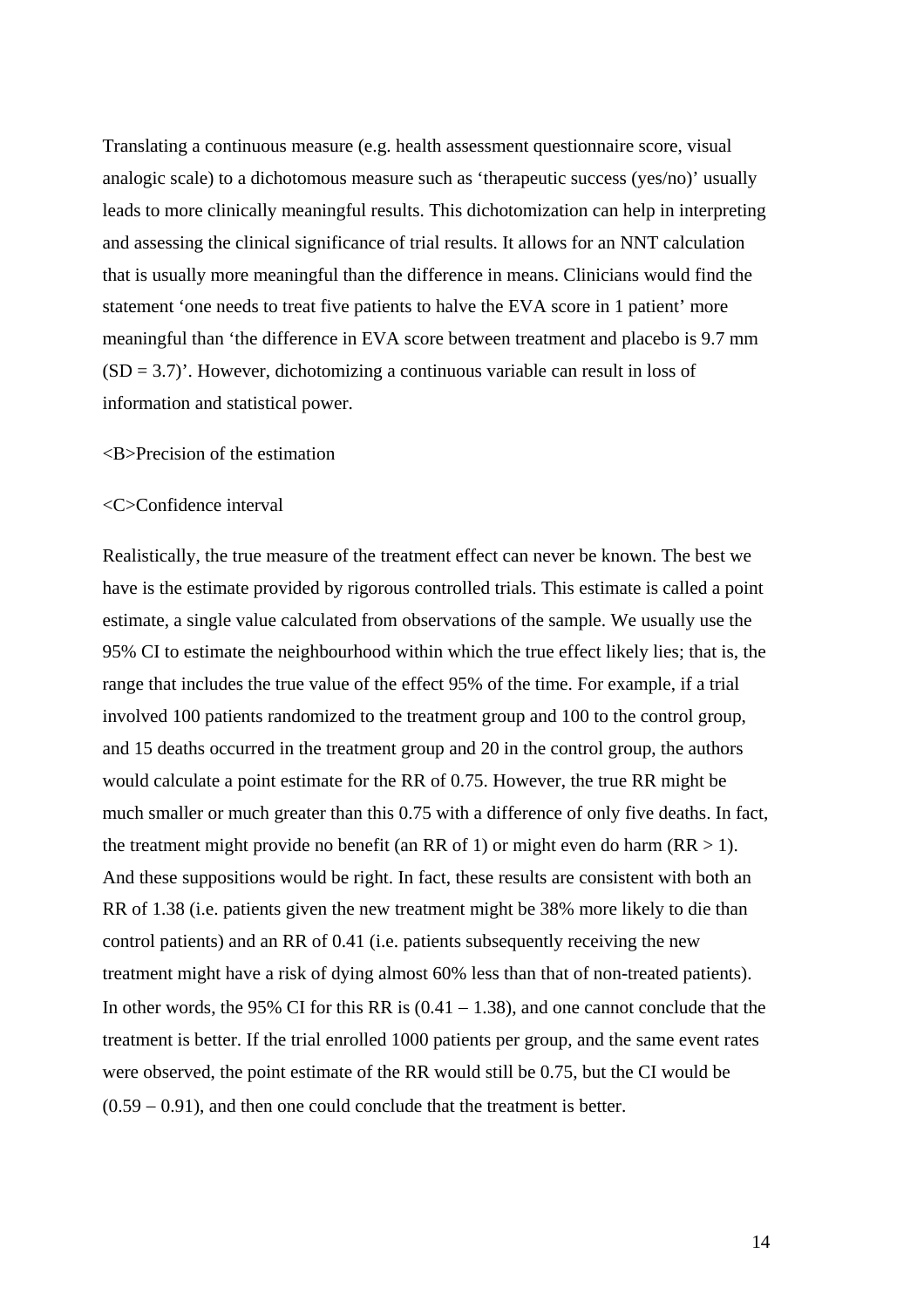What these examples show is that the larger the sample size of a trial, the larger the number of outcome events, and the greater our confidence that the true RR (or any other measure of efficacy) is close to what we have observed. The point estimate -- in this case 0.75 -- is the one value most likely to represent the true RR. Values farther from the point estimate become less consistent with the observed RR.

When the CI of a ratio contains 1 (or 0 for a difference) the difference is not statistically significant and the result is compatible with no effect.

# <C>*P* value

Many journals require or strongly encourage the use of CIs, and results should not be reported solely as *P* values.3 Yet CIs are not always reported, and one needs to know how to interpret *P* values.

Depending on the test used, there are many ways to calculate a *P* value, but its meaning is always the same. The *P* value shows how often the results would have occurred by chance if no difference existed between the two groups. In other words, the *P* value describes the risk of a false-positive conclusion of a difference when, in truth, no difference exists.

The *P* value reflects the statistical significance of a difference but not its size. A small difference observed with a large sample is more significant statistically than the same difference observed with a small sample. Thus, a difference could be statistically significant but clinically insignificant. The *P* value tells only if the observed difference is likely to be true ( $P < 0.05$ ) or only the result of chance ( $P > 0.05$ ), that is, statistically not significant. A  $P < 0.05$  means that the result would have arisen by chance in less than one occasion in 20; a  $P > 0.05$  means that the CI of the RR does not contain 1.

<B>Clinical significance vs. statistical significance

When looking at the results of a study, one must consider two important concepts: clinical significance and statistical significance. The former addresses the size of the treatment effect and the later its credibility.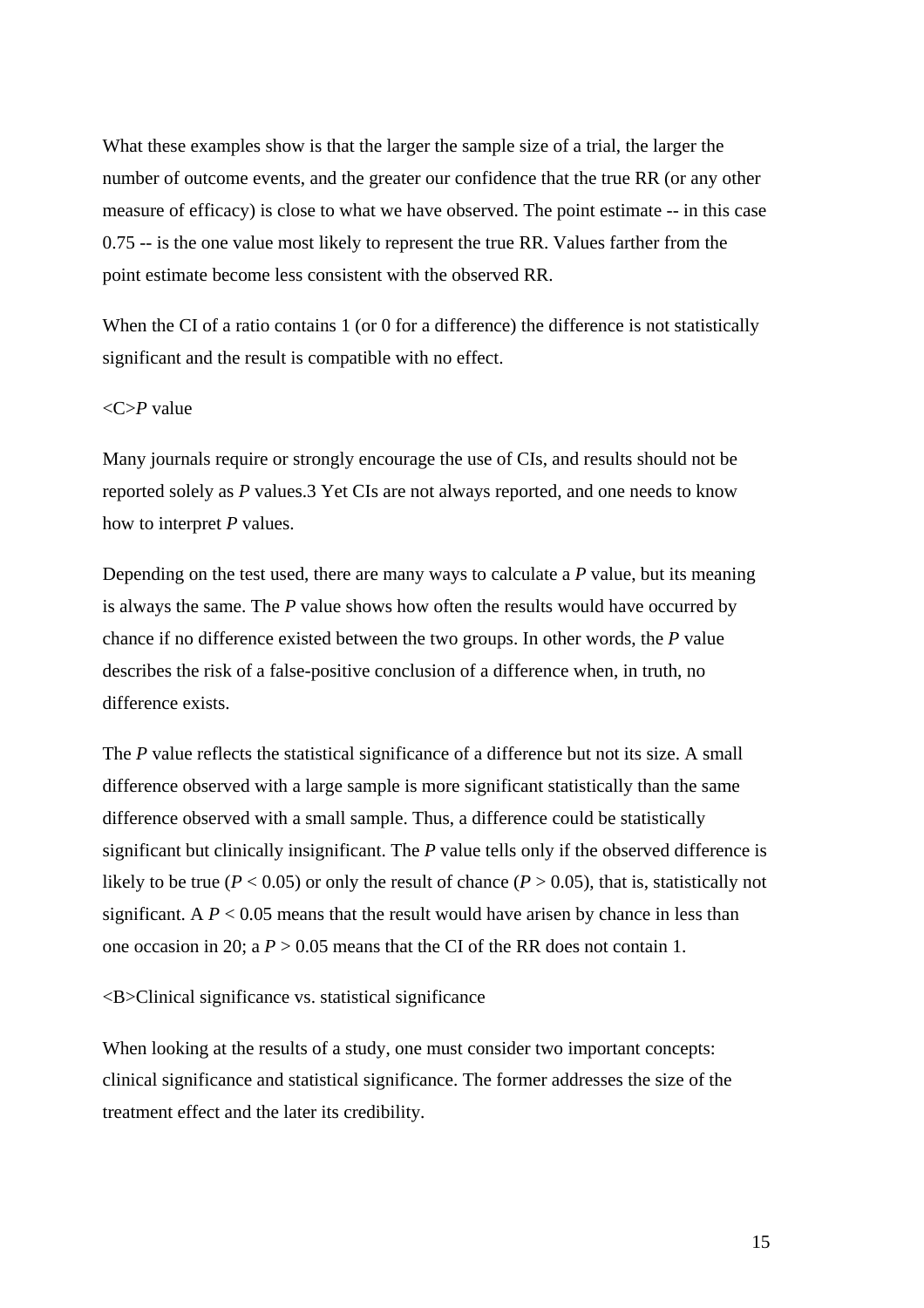The literature is full of statistically significant but clinically insignificant results. A clinically significant finding would be one clinically useful for a patient. For example, a study might find that a certain medication causes a statistically significant  $(P < 0.05)$ decrease in blood pressure of 2 mmHg, but this decrease would not be clinically significant. By contrast, a finding of a statistically significant decrease in blood pressure of 20 mmHg would be more clinically significant.

Statistical significance depends on the size of the difference between the groups and on the number of patients. The *P* value alone gives no information on the magnitude of the effect. Clinically trivial differences can be statistically significant if the sample size is sufficiently large. Conversely, clinically important differences can be statistically nonsignificant if the sample size is too small, that is, if the study lacks power (Figure 3). As an example, Keen et al. found that of 50% of rheumatology reports of RCTs with negative or indeterminate results published in 2001--2002, the studies were underpowered.24

# <Figure 3 here>

Sample-size calculation for dichotomous outcomes requires four components: type I error (alpha), power, event rate in the control group and a minimal treatment effect of interest (or, analogously, an event rate in the treatment group). Calculation of continuous outcomes requires, instead of event rate in the control and treatment groups, difference a between means and assumptions on the SD.

The sample size is probably too small if in the calculation one of the following is present:

<BLF>the clinically relevant minimal treatment effect assumed is too large (a smaller but still clinically relevant difference should have been chosen)

<BL>the event rate in the control group is overestimated

<BLL>the SD is underestimated for continuous outcomes.

These over-optimistic assumptions are common because sample size calculation is often driven by feasibility. As stated by Guyatt et al., 'investigators typically decide how many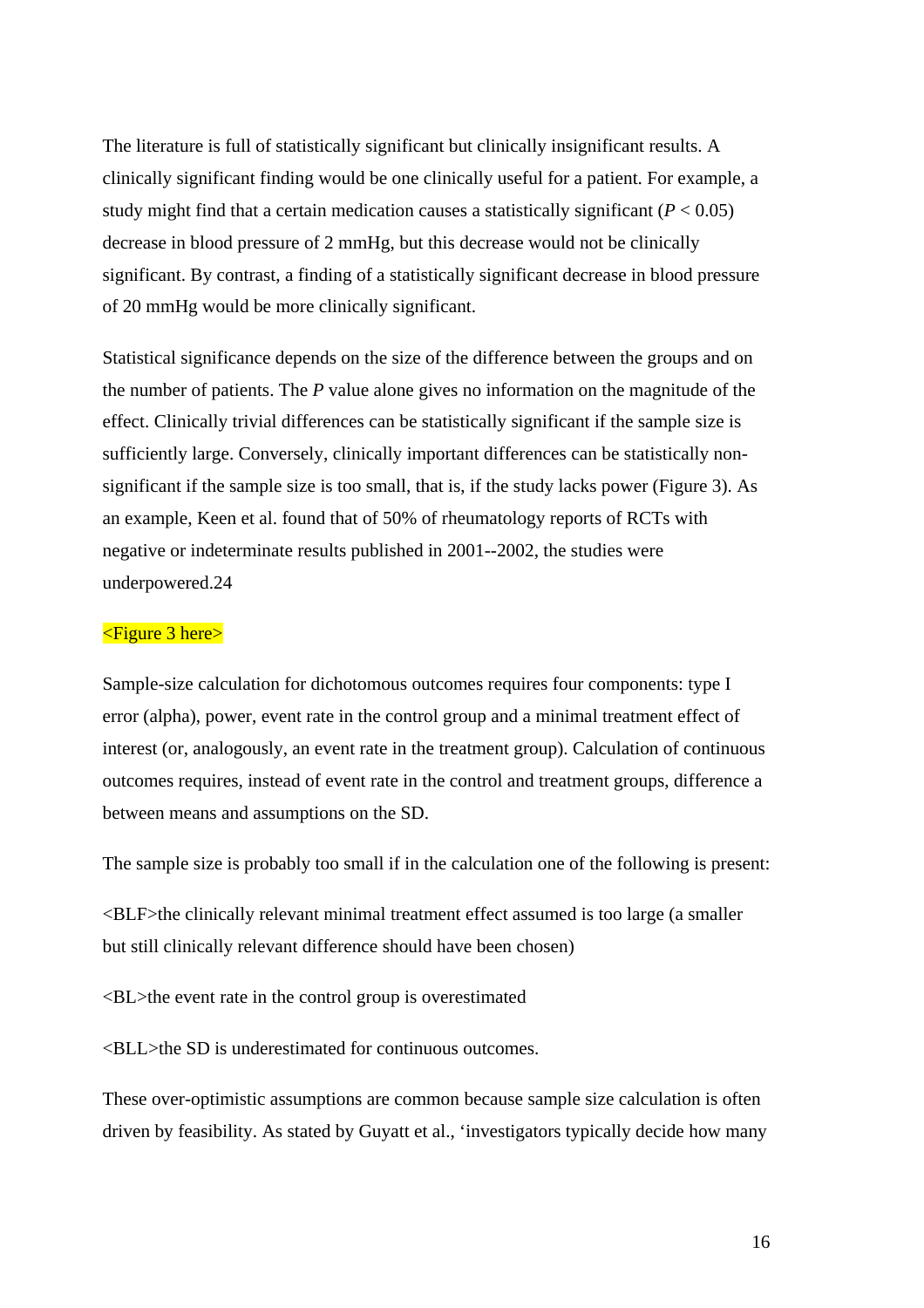patients they can feasibly enrol and then find ways of making assumptions that will justify embarking on a trial with a feasible sample size'.25 However, underpowered trials are not useless because their results contribute to the body of knowledge and are useful for meta-analysis. It is difficult to draw conclusions from a single trial, even large ones, but provided that the trial is not methodologically biased, the results contribute to the larger body of evidence.

#### <B>Independence

Standard methods of analysis assume that the data are 'independent'. For RCTs, this independence usually means that each comparison test involves only one observation per participant. Treating multiple observations from one participant as independent data is a serious error; such data arise when outcomes can be measured at successive times or from different parts of the body, as in rheumatology. For example, in a trial of osteoporosis, treating two vertebral fractures in the same patient as two independent observations is incorrect. The correct approach is to count the number of patients with at least one vertebral facture. Data analysis should be based on counting each participant once,26,27 or should involve specific statistical procedures taking into account paired data.

<A>To whom do results apply?

#### <B>External validity

The section 'Can I trust the results?' explored only internal validity, that is, the validity of the results in the context of the study. If the result is considered reasonably valid, next we need to explore the external validity of the result, that is, its validity in other contexts.2 Of course, if the study result is not valid, even for the subjects studied, its applicability to other groups of subjects is irrelevant.

There is no external validity *per se*. The results of a study will never be relevant to all patients and all settings, but studies should be designed and their results reported so that clinicians can judge to whom the results can reasonably be applied.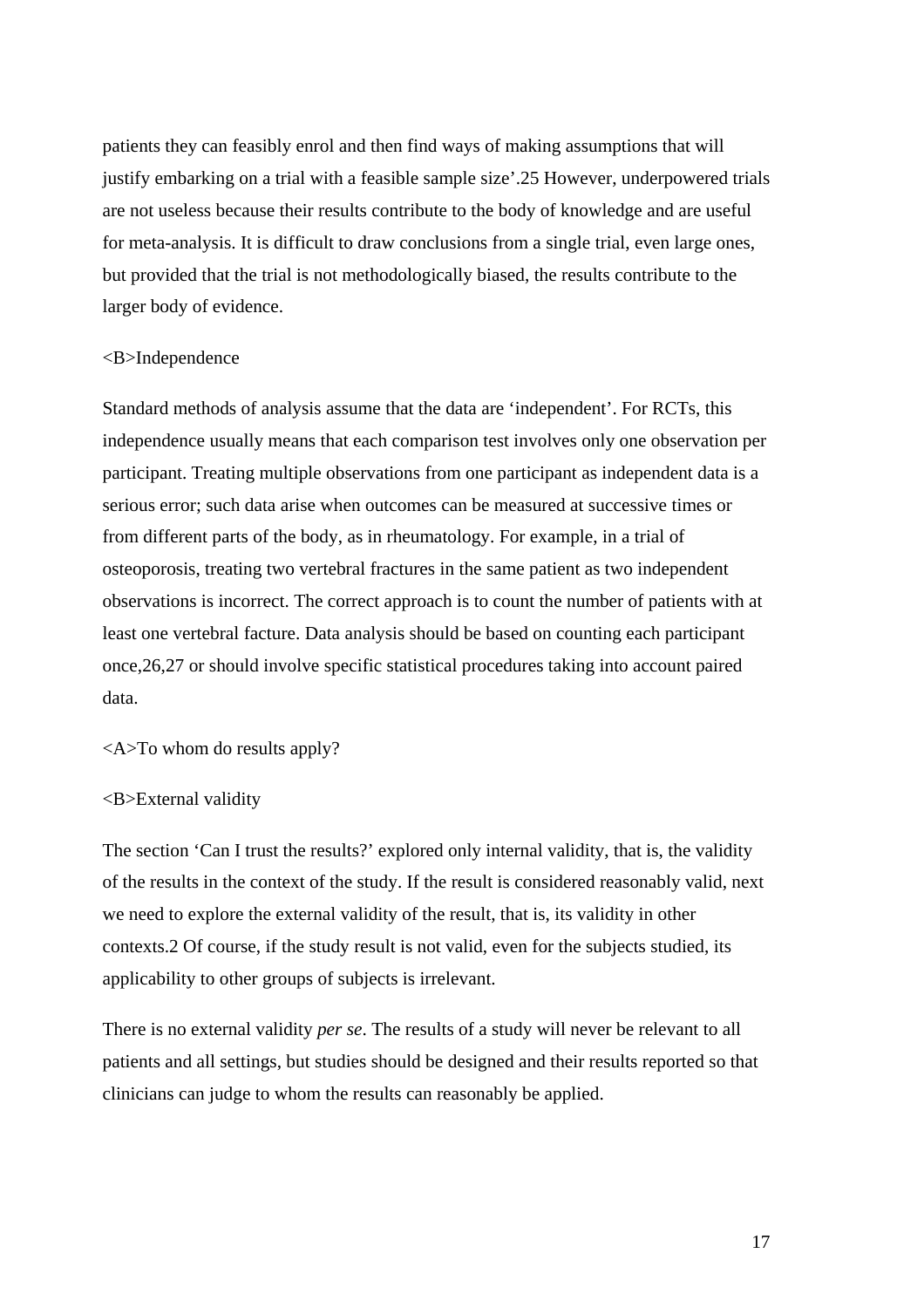The following criteria must be considered before applying results to patients:28

<BLF>Setting of the trial: country; health-care system; recruitment from primary, secondary or tertiary care; selection of participating centres and clinicians.

<BL>Selection of patients: eligibility and exclusion criteria, 'run-in' or 'washout' period, 'enrichment' strategies, ratio of randomized patients to eligible non-randomized patients.

<BL>Characteristics of randomized patients: severity or stage in the natural history of disease, co-morbidities, racial group, other baseline clinical characteristics.

<BL>Difference between trial protocol and routine practice: relevance of control intervention, co-interventions, prohibition of certain non-trial treatments, therapeutic or diagnostic advances since the trial was performed.

<BL>Outcome measure and follow-up: clinical relevance of outcomes (e.g. surrogate, complex scale, composite outcome), frequency of follow-up, adequacy of the length of follow-up.

<BLL>Adverse effect of treatment: completeness of reporting of adverse effects, rate of discontinuation of treatment, selection of trial centres and/or clinicians on the basis of skill or experience, exclusion of patients at risk for complications, exclusion of patients who experienced adverse effects during a run-in period, intensity of trial safety procedure.

The clinical setting is never exactly the same as the trial setting and the patient often has attributes or characteristics different from those enrolled in the trial. These differences can result in less benefit, as was shown between a Phase III clinical trial and a Phase IV cohort study of the use of etanercept for rheumatoid arthritis.29 So one must ask whether these differences might really diminish the treatment response or greatly increase the risk of adverse events, that is, 'Is my patient so different from the study patients that I cannot apply the results to my patient?'

 $\langle$ B $>$ What are the adverse effects?

18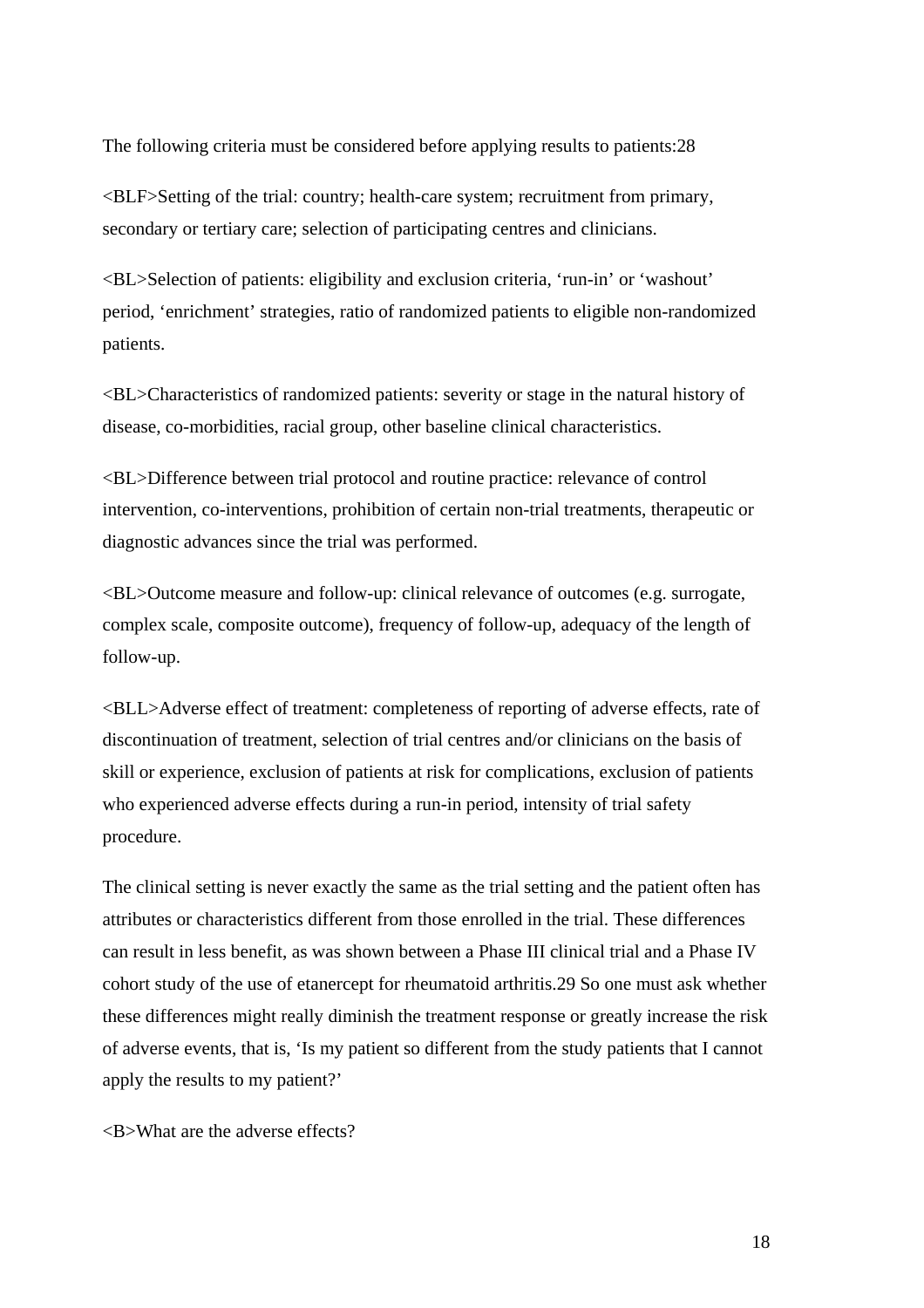Before applying results of a study to a patient, one must consider the possible harm that any intervention might do: *primum non nocere*. Regardless of this crucial information, reporting of harms from RCTs has received less attention than reporting of efficacy, and is often inadequate. In 2004, an extension of the CONSORT statement focused on better reporting of harms-related data from RCTs.30

Computing the number needed to harm (NNH) and comparing it with the NNT to weigh benefits and risks can help to evaluate the usefulness of a treatment. The NNH is the average number of subjects receiving treatment that would lead to one additional subject having a given adverse event, as compared with the control intervention. The calculation of NNH is similar to that of the NNT:

 $\leq$ EQN $>$ NNH = 1/(proportion of adverse events in the treatment group – proportion of adverse events in the control group)

The following example illustrates how to use NNT and NNH to weigh the benefits and risks of a new treatment, according to the characteristics of patients. The results of clinical trials suggest that hormone replacement therapy reduces the RR of spine fracture over a lifetime by approximately 30%, but such therapy also increases the risk of stroke by 50%. Consider two menopausal women with different baseline expected rates of spine fracture and stroke: patient A has low bone mineral density but no cardiovascular risk factors; patient B has normal bone mineral density but many cardiovascular risk factors. Table 1 summarizes the NNT and NNH values for these two women. Treating approximately 200 women such as patient A during 2 years will prevent twelve spine fractures (200/17) but induce one stroke. Given the small increased risk of stroke and the number of spine fractures prevented, many clinicians might suggest hormone replacement therapy for such patients. By contrast, treating approximately 200 women such as patient B during 2 years will prevent only six spine fractures (200/33) but will induce three strokes. Obviously, hormone replacement therapy is less indicated in these patients.

# <Table 1 here>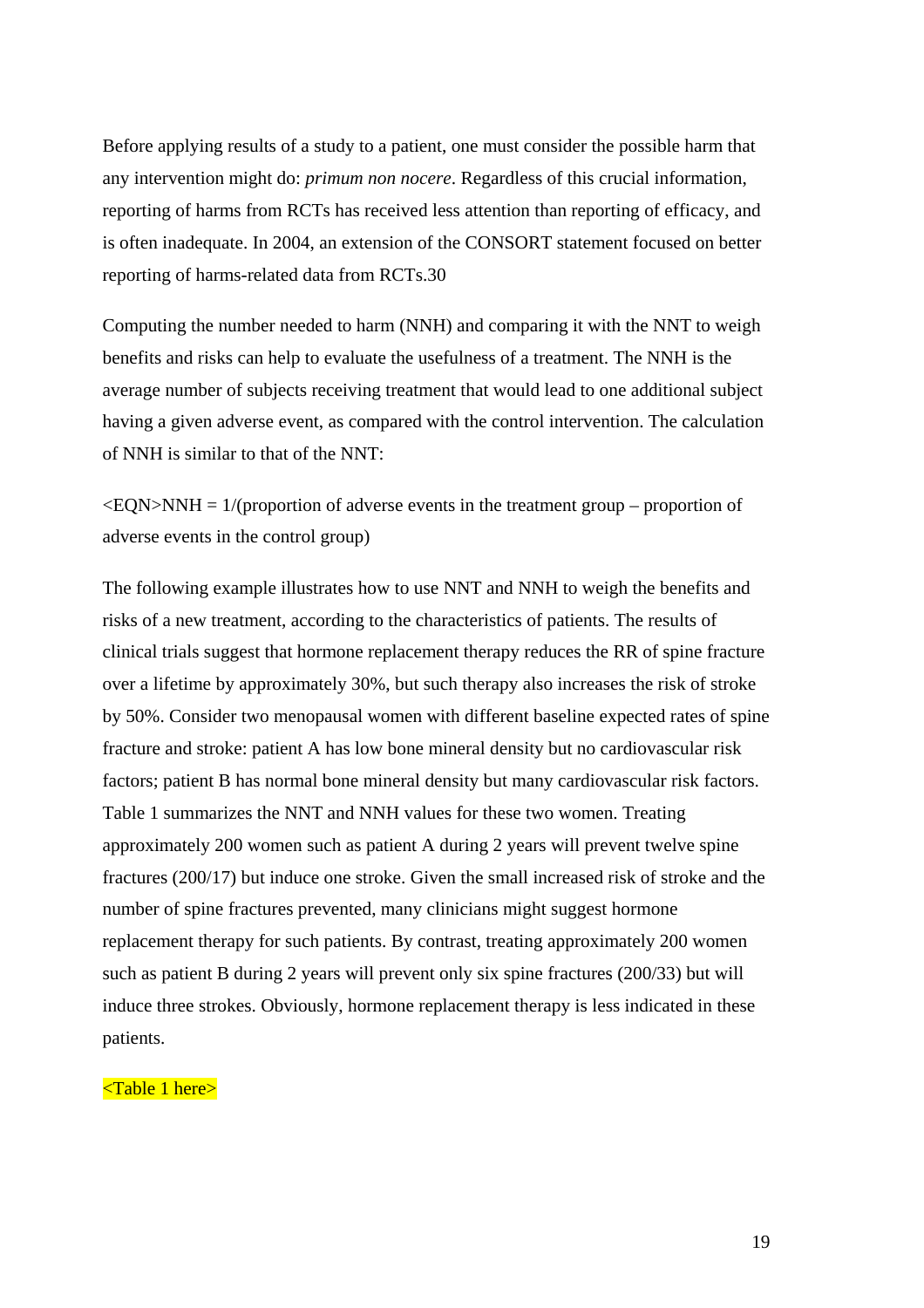Looking at the rate of adverse effects reported in each group helps when appraising the risks of a treatment. However, studies seldom, if ever, have enough power to detect a statistically significant difference between groups in these rates. Sample sizes are usually too small for a reasonable chance of detecting an unexpected adverse effect. Therefore, some authors suggest the creation of a composite outcomes basket to be used as the primary safety outcome in clinical effectiveness trials.31

# <B>Conflict of interest

Last, but not least, another piece of information of importance when reading an article of the results of an RCT is the study funding. An article reporting industry-supported study results could be less objective than one reporting an academic-supported study. For example, in a review of results of trials comparing non-steroidal anti-inflammatory drugs (NSAIDs) used in the treatment of arthritis, Rochon et al. showed that the manufacturerassociated NSAID was almost always reported as being equal or superior in efficacy and lack of toxic effects to the comparison NSAID.32

#### <PP>Practice points

<BLF>Patient assignment to groups of treatment must be characterized by unpredictability: allocation randomized and concealed until patients are assigned to a group.

<BL>Blinding is the best way to avoid performance and detection bias. Studies should clearly state who was blinded (care providers, patients, outcome assessors and/or data analysts), except when it is obvious than everyone is blinded (if the two treatments are really indistinguishable).

<BL>Intention-to-treat analysis is the most robust analytical method. All patients are analysed in the group to which they were initially randomized, even if they cross over to the other intervention arm, they discontinued the intervention or they are lost to followup.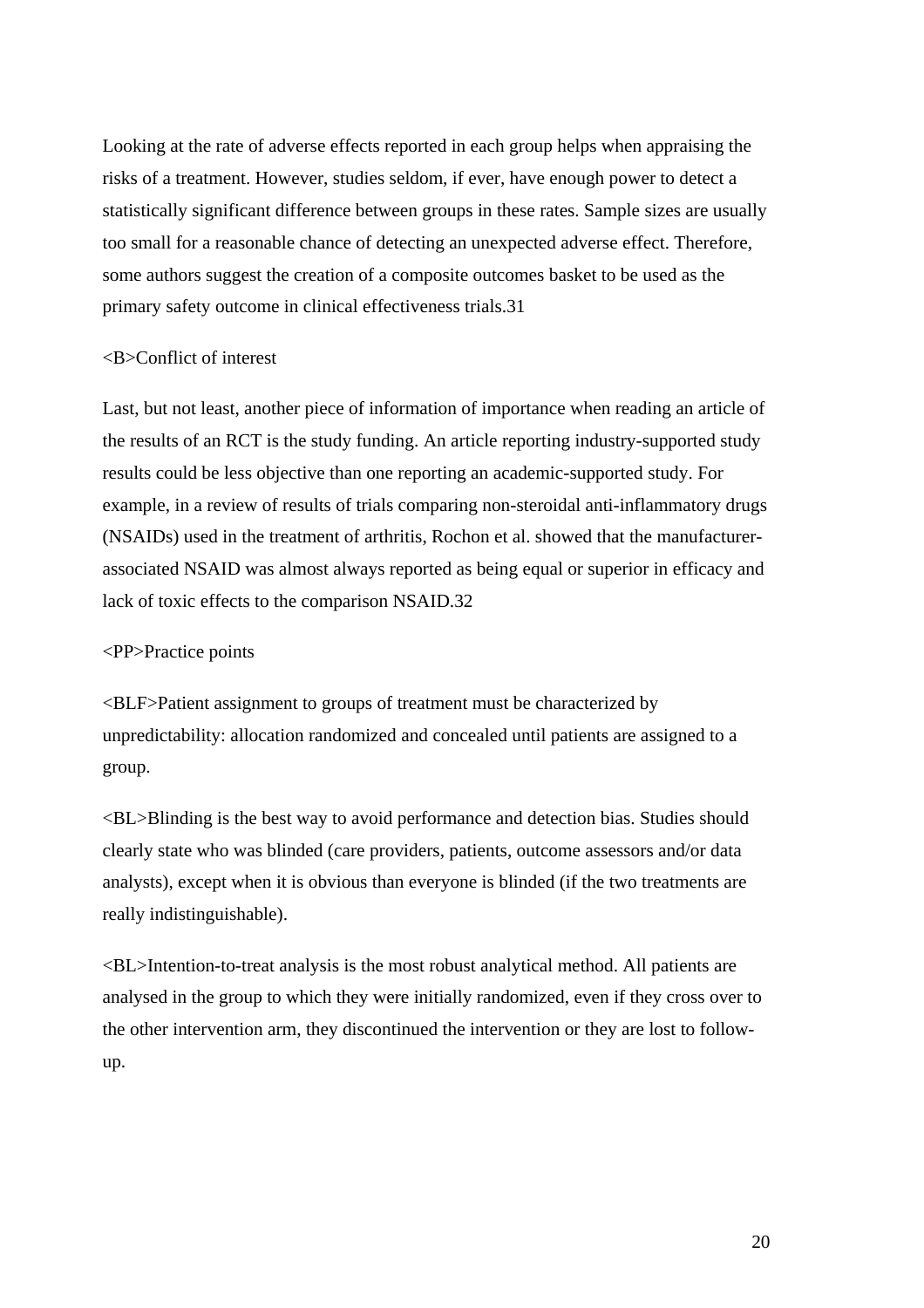<BL>The primary outcome must be unique, be clinically relevant, be available for all patients, have a good reliability and reproducibility and be used for sample size calculations.

<BLL>Study results should report both a measure of treatment effect and an estimation of the precision of this measure. Readers need to critically appraise the statistical and clinical significance of a result.

#### <A>Conflict of interest statement

The authors declare that they have no conflict of interest. The authors have no financial or personal relationship with other people or organizations that could inappropriately influence the content of this article.

# <A>References

\*1. Guyatt GH, Sackett DL, Cook DJ. Users' guides to the medical literature. II. How to use an article about therapy or prevention. A. Are the results of the study valid? Evidence-Based Medicine Working Group. Jama 1993. 270: 2598-601.

\*2. Guyatt GH, Sackett DL, Cook DJ. Users' guides to the medical literature. II. How to use an article about therapy or prevention. B. What were the results and will they help me in caring for my patients? Evidence-Based Medicine Working Group. Jama 1994. 271: 59-63.

\*3. Moher D, Schulz KF, Altman D. The CONSORT statement: revised recommendations for improving the quality of reports of parallel-group randomized trials. Jama 2001. 285: 1987-91.

4. Greenhalgh T. Assessing the methodological quality of published papers. Bmj 1997. 315: 305-8.

5. Kunz R, Vist G, Oxman AD. Randomisation to protect against selection bias in healthcare trials. Cochrane Database of Systematic Reviews 2007, Issue 2. Art No.:MR000012. DOI: 10.1002/14651858.MR000012.pub2.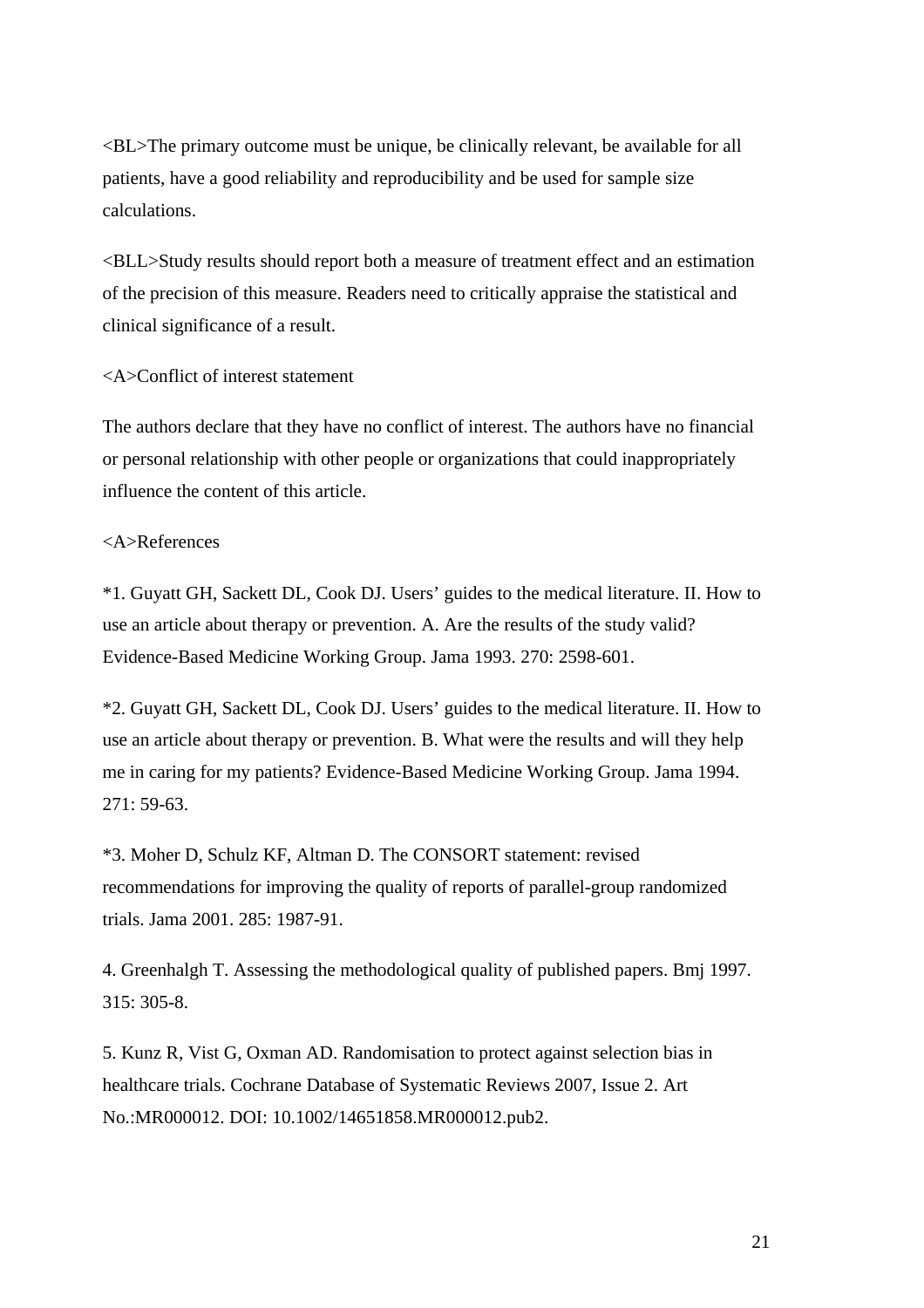6. Montori VM, Bhandari M, Devereaux PJ, et al. In the dark: the reporting of blinding status in randomized controlled trials. J Clin Epidemiol 2002. 55: 787-90.

7. Wood L, Egger M, Gluud LL, et al. Empirical evidence of bias in treatment effect estimates in controlled trials with different interventions and outcomes: metaepidemiological study. Bmj 2008. 336: 601-5.

8. Schulz KF, Grimes DA. Blinding in randomised trials: hiding who got what. Lancet 2002. 359: 696-700.

\*9. Boutron I, Estellat C, Guittet L, et al. Methods of blinding in reports of randomized controlled trials assessing pharmacologic treatments: a systematic review. PLoS Med 2006. 3: e425.

\*10. Boutron I, Guittet L, Estellat C, et al. Reporting Methods of Blinding in Randomized Trials Assessing Nonpharmacological Treatments. PLoS Med 2007. 4: e61.

11. Hollis S, Campbell F. What is meant by intention to treat analysis? Survey of published randomised controlled trials. Bmj 1999. 319: 670-4.

12. Heritier SR, Gebski VJ, Keech AC. Inclusion of patients in clinical trial analysis: the intention-to-treat principle. Med J Aust 2003. 179: 438-40.

13. Bergholdt K, Fabricius RN, Bendix T. Better backs by better beds? Spine 2008. 33: 703-8.

14. Baron G, Boutron I, Giraudeau B, et al. Violation of the intent-to-treat principle and rate of missing data in superiority trials assessing structural outcomes in rheumatic diseases. Arthritis Rheum 2005. 52: 1858-65.

15. Weinstein JN, Tosteson TD, Lurie JD, et al. Surgical vs nonoperative treatment for lumbar disk herniation: the Spine Patient Outcomes Research Trial (SPORT): a randomized trial. Jama 2006. 296: 2441-50.

16. Kyriakidi M, Ioannidis JP. Design and quality considerations for randomized controlled trials in systemic sclerosis. Arthritis Rheum 2002. 47: 73-81.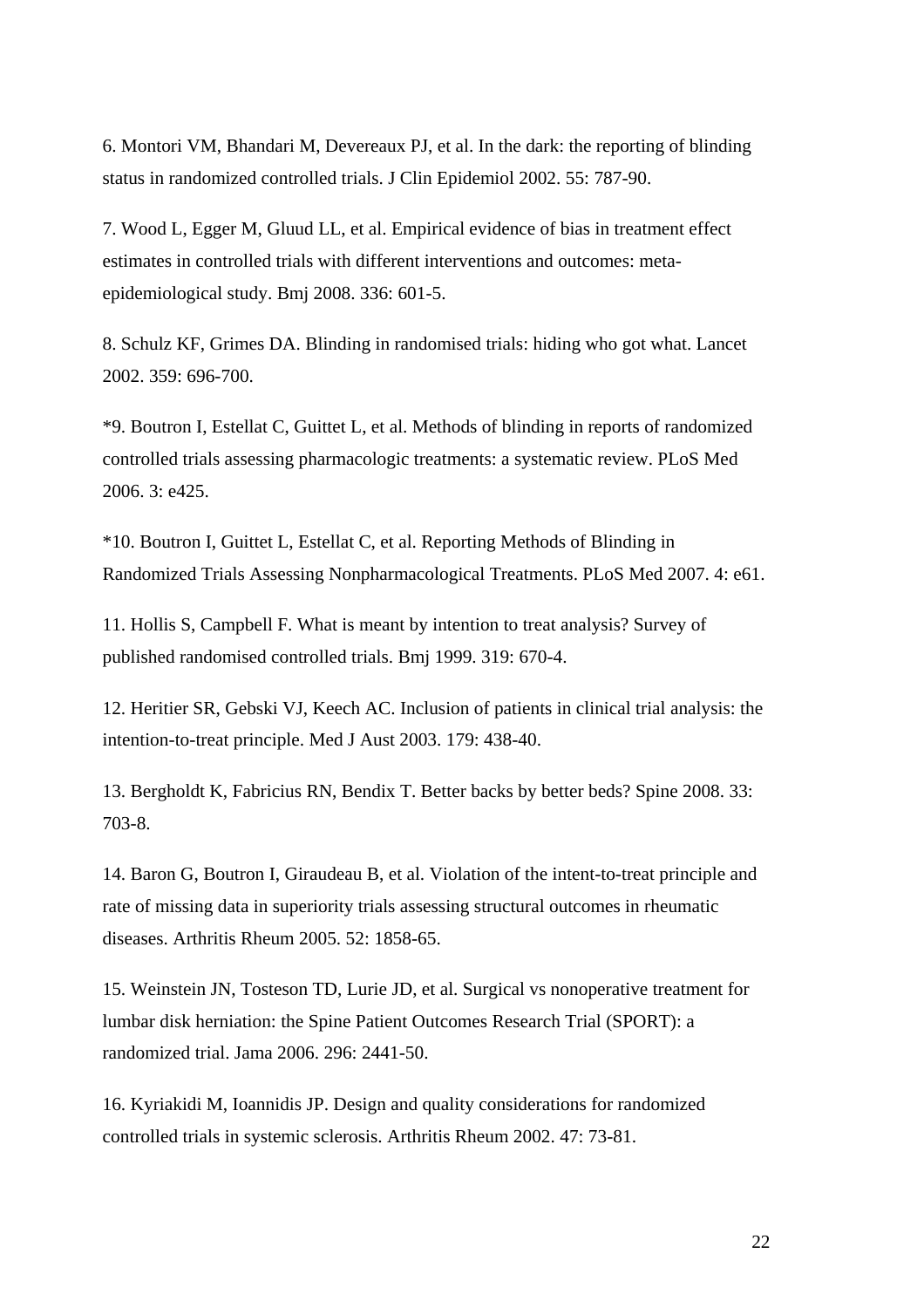17. Fleming TR, DeMets DL. Surrogate end points in clinical trials: are we being misled? Ann Intern Med 1996. 125: 605-13.

18. Riggs BL, Hodgson SF, O'Fallon WM, et al. Effect of fluoride treatment on the fracture rate in postmenopausal women with osteoporosis. N Engl J Med 1990. 322: 802- 9.

19. Chan AW, Hrobjartsson A, Haahr MT, Gotzsche PC, Altman DG. Empirical evidence for selective reporting of outcomes in randomized trials: comparison of protocols to published articles. *Jama*. 2004;291:2457-65.

\*20. Rothwell PM. Treating individuals 2. Subgroup analysis in randomised controlled trials: importance, indications, and interpretation. Lancet 2005. 365: 176-86.

\*21. Cook RJ, Sackett DL. The number needed to treat: a clinically useful measure of treatment effect. Bmj 1995. 310: 452-4.

22. Osiri M, Suarez-Almazor ME, Wells GA, et al. Number needed to treat (NNT): implication in rheumatology clinical practice. Ann Rheum Dis 2003. 62: 316-21.

23. Laupacis A, Sackett DL, Roberts RS. An assessment of clinically useful measures of the consequences of treatment. N Engl J Med 1988. 318: 1728-33.

24. Keen HI, Pile K, Hill CL. The prevalence of underpowered randomized clinical trials in rheumatology. J Rheumatol 2005. 32: 2083-8.

25. Guyatt GH, Mills EJ, Elbourne D. In the era of systematic reviews, does the size of an individual trial still matter. PLoS Med 2008. 5: e4.

26. Altman DG, Bland JM. Statistics notes. Units of analysis. Bmj 1997. 314: 1874.

27. Bolton S. Independence and statistical inference in clinical trial designs: a tutorial review. J Clin Pharmacol 1998. 38: 408-12.

\*28. Rothwell PM. External validity of randomised controlled trials: 'to whom do the results of this trial apply?' Lancet 2005. 365: 82-93.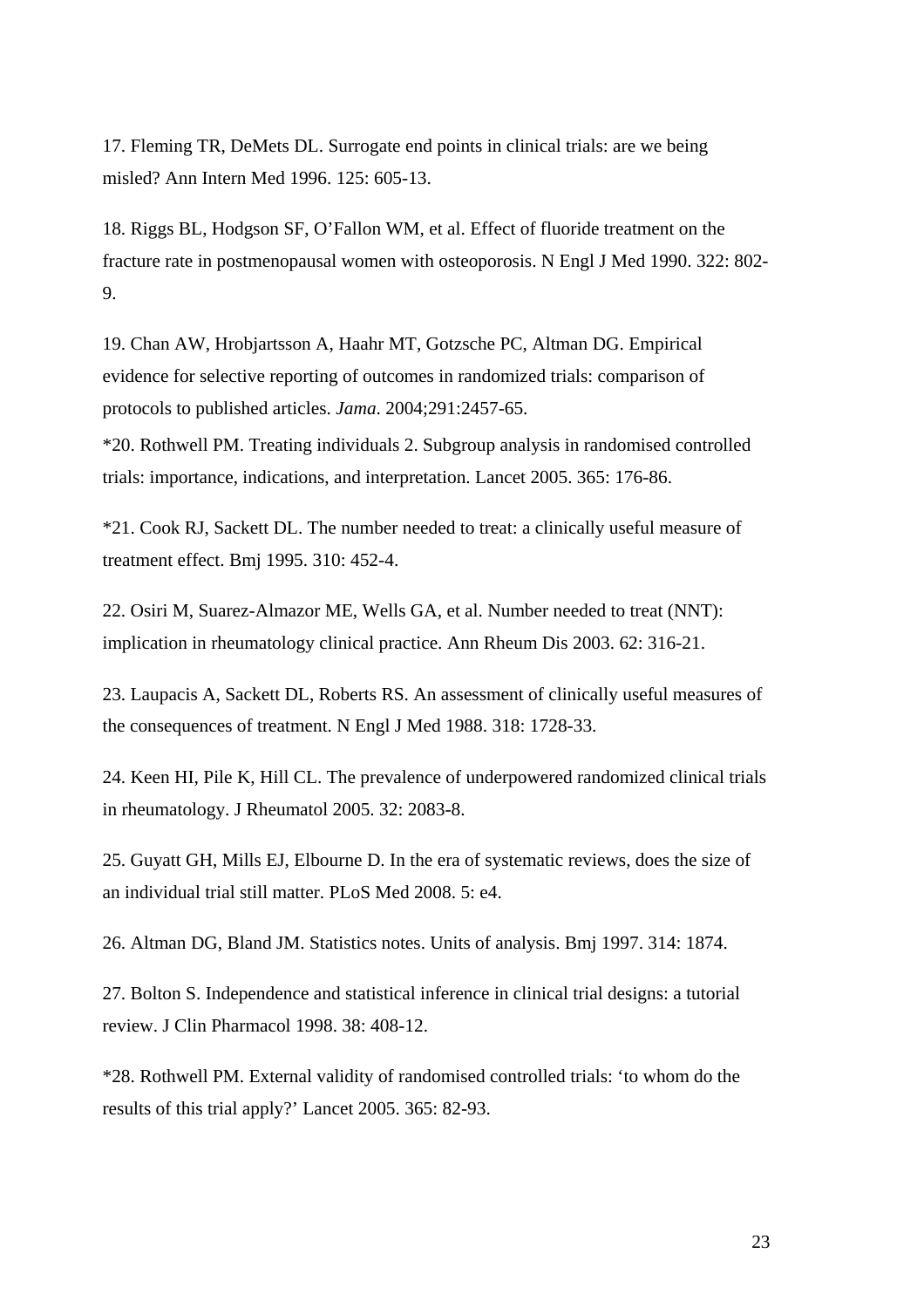29. Farahani P, Levine M, Gaebel K, et al. Clinical data gap between phase III clinical trials (pre-marketing) and phase IV (post-marketing) studies: evaluation of etanercept in rheumatoid arthritis. Can J Clin Pharmacol 2005. 12: e254-63.

30. Ioannidis JP, Evans SJ, Gotzsche PC, et al. Better reporting of harms in randomized trials: an extension of the CONSORT statement. Ann Intern Med 2004. 141: 781-8.

31. Tugwell P, Judd MG, Fries JF, et al. Powering our way to the elusive side effect: a composite outcome 'basket' of predefined designated endpoints in each organ system should be included in all controlled trials. J Clin Epidemiol 2005. 58: 785-90.

32. Rochon PA, Gurwitz JH, Simms RW, et al. A study of manufacturer-supported trials of nonsteroidal anti-inflammatory drugs in the treatment of arthritis. Arch Intern Med 1994. 154: 157-63.

Table 1 Risk of spine fracture or stroke with and without HRT, relative risk, absolute risk reduction or increase and NNT or NNH for two profiles of patient. Patient A has low bone mineral density but no cardiovascular risk factors; patient B has normal bone mineral density but many cardiovascular risk factors

|                   |                | <b>Risk</b><br>without<br><b>HRT</b> | Risk with<br><b>HRT</b> | Relative<br>risk | Absolute risk<br>variation<br>(reduction or<br>increase)                                                                                                                                                                                                                                                                           | NNT or<br><b>NNH</b> |
|-------------------|----------------|--------------------------------------|-------------------------|------------------|------------------------------------------------------------------------------------------------------------------------------------------------------------------------------------------------------------------------------------------------------------------------------------------------------------------------------------|----------------------|
| Patient A         | Spine fracture | 0.20                                 | 0.14                    | 0.70             | 0.06                                                                                                                                                                                                                                                                                                                               | 17                   |
|                   | <b>Stroke</b>  | 0.01                                 | 0.015                   | 1.5              | 0.005                                                                                                                                                                                                                                                                                                                              | 200                  |
| Patient B         | Spine fracture | 0.10                                 | 0.07                    | 0.70             | 0.03                                                                                                                                                                                                                                                                                                                               | 33                   |
|                   | <b>Stroke</b>  | 0.03                                 | 0.045                   | 1.5              | 0.015                                                                                                                                                                                                                                                                                                                              | 67                   |
| <b>THAIT ITDT</b> |                | $\mathbf{1}$                         | <b>A TA TED</b>         |                  | $\mathbf{1}$ $\mathbf{1}$ $\mathbf{1}$ $\mathbf{1}$ $\mathbf{1}$ $\mathbf{1}$ $\mathbf{1}$ $\mathbf{1}$ $\mathbf{1}$ $\mathbf{1}$ $\mathbf{1}$ $\mathbf{1}$ $\mathbf{1}$ $\mathbf{1}$ $\mathbf{1}$ $\mathbf{1}$ $\mathbf{1}$ $\mathbf{1}$ $\mathbf{1}$ $\mathbf{1}$ $\mathbf{1}$ $\mathbf{1}$ $\mathbf{1}$ $\mathbf{1}$ $\mathbf{$ | <b>ATATTT</b>        |

<TFN>HRT: hormone replacement therapy; NNT: number needed to treat; NNH: number needed to harm